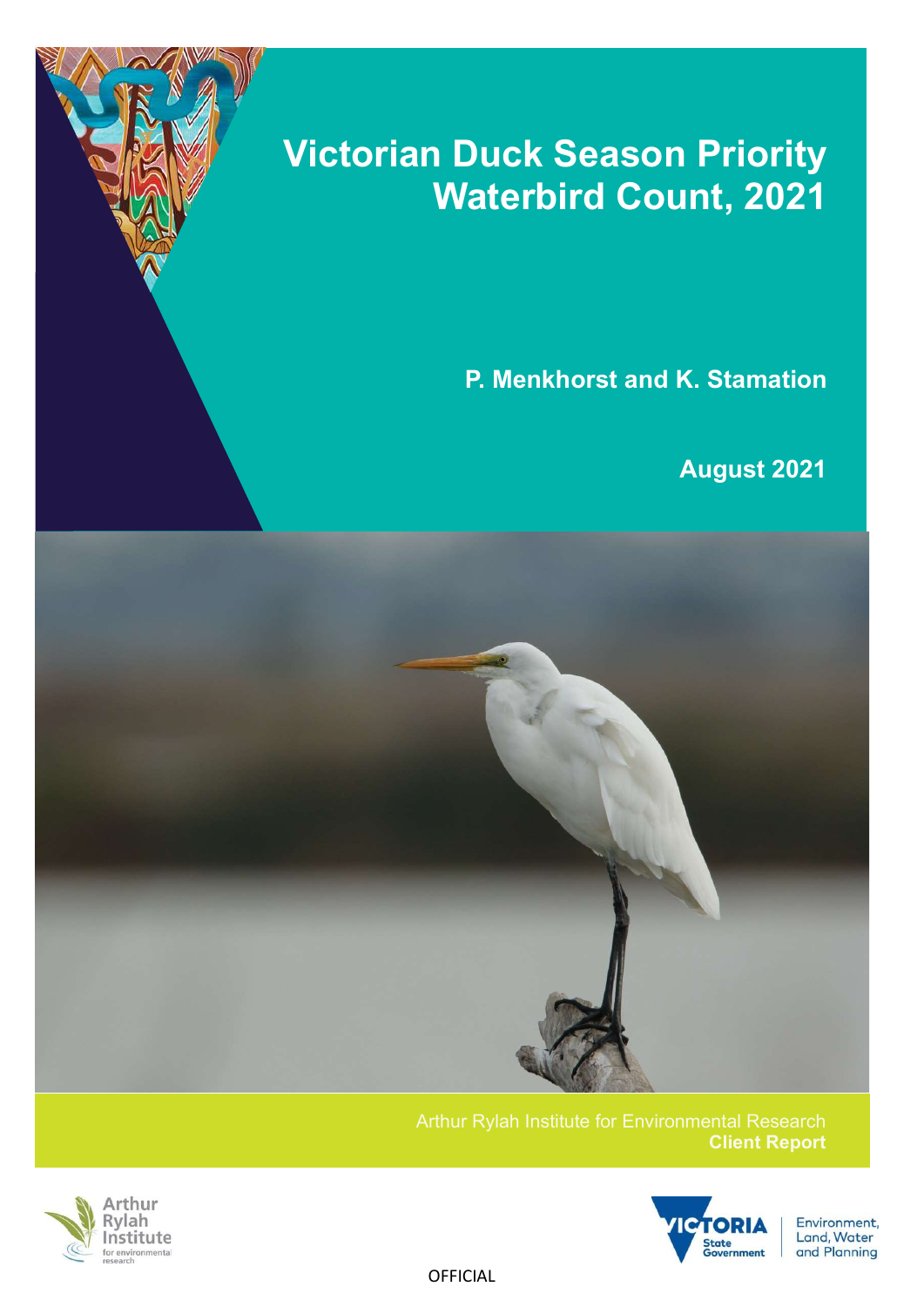#### Acknowledgment

We acknowledge and respect Victorian Traditional Owners as the original custodians of Victoria's land and waters, their unique ability to care for Country and deep spiritual connection to it. We honour Elders past and present whose knowledge and wisdom has ensured the continuation of culture and traditional practices.

We are committed to genuinely partner, and meaningfully engage, with Victoria's Traditional Owners and Aboriginal communities to support the protection of Country, the maintenance of spiritual and cultural practices and their broader aspirations in the 21st century and beyond.



Arthur Rylah Institute for Environmental Research Department of Environment, Land, Water and Planning PO Box 137 Heidelberg, Victoria 3084 Phone (03) 9450 8600 Website: www.ari.vic.gov.au

Citation: Menkhorst, P. and Stamation, K. (2021). Victorian Duck Season Priority Waterbird Count, 2021. Client Report for Biodiversity Policy and Regulation Section, Department of Environment, Land, Water and Planning. Arthur Rylah Institute for Environmental Research, Department of Environment, Land, Water and Planning, Heidelberg, Victoria.

Front cover photo: Great Egret (P. Menkhorst).

© The State of Victoria Department of Environment, Land, Water and Planning 2021



This work is licensed under a Creative Commons Attribution 3.0 Australia licence. You are free to re-use the work under that licence, on the condition that you credit the State of Victoria as author. The licence does not apply to any images, photographs or branding, including the Victorian Coat of Arms, the Victorian Government logo, the Department of Environment, Land, Water and Planning logo and the Arthur Rylah Institute logo. To view a copy of this licence, visit http://creativecommons.org/licenses/by/3.0/au/deed.en

#### Disclaimer

This publication may be of assistance to you, but the State of Victoria and its employees do not guarantee that the publication is without flaw of any kind or is wholly appropriate for your particular purposes and therefore disclaims all liability for any error, loss or other consequence which may arise from you relying on any information in this publication.

#### Accessibility

If you would like to receive this publication in an alternative format, please telephone the DELWP Customer Service Centre on 136 186, email customer.service@delwp.vic.gov.au or contact us via the National Relay Service on 133 677 or www.relayservice.com.au. This document is also available on the internet at www.delwp.vic.gov.au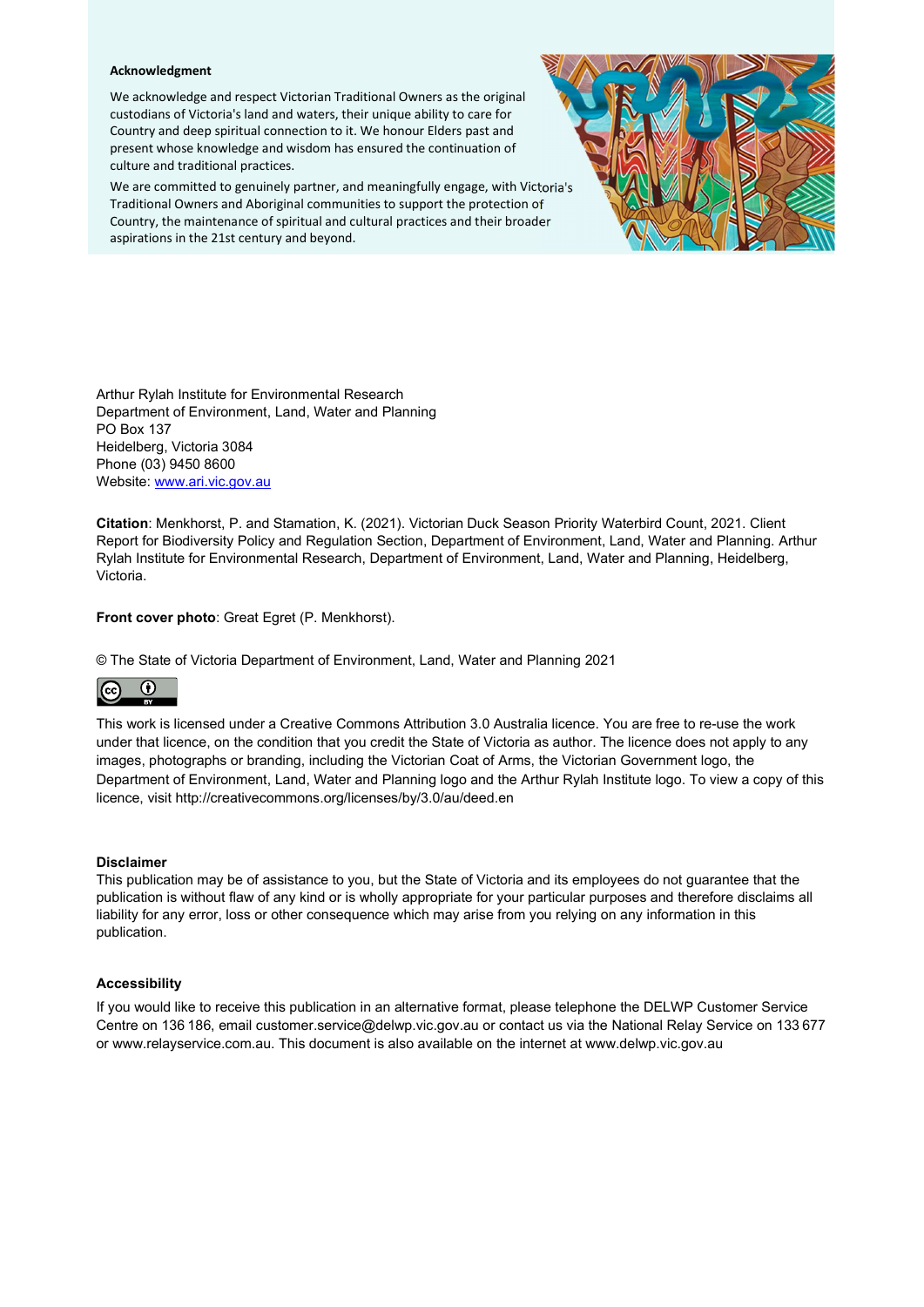# Victorian Duck Season Priority Waterbird Count, 2021

Peter Menkhorst and Kasey Stamation

Arthur Rylah Institute for Environmental Research Unpublished Report Department of Environment, Land, Water and Planning Heidelberg, Victoria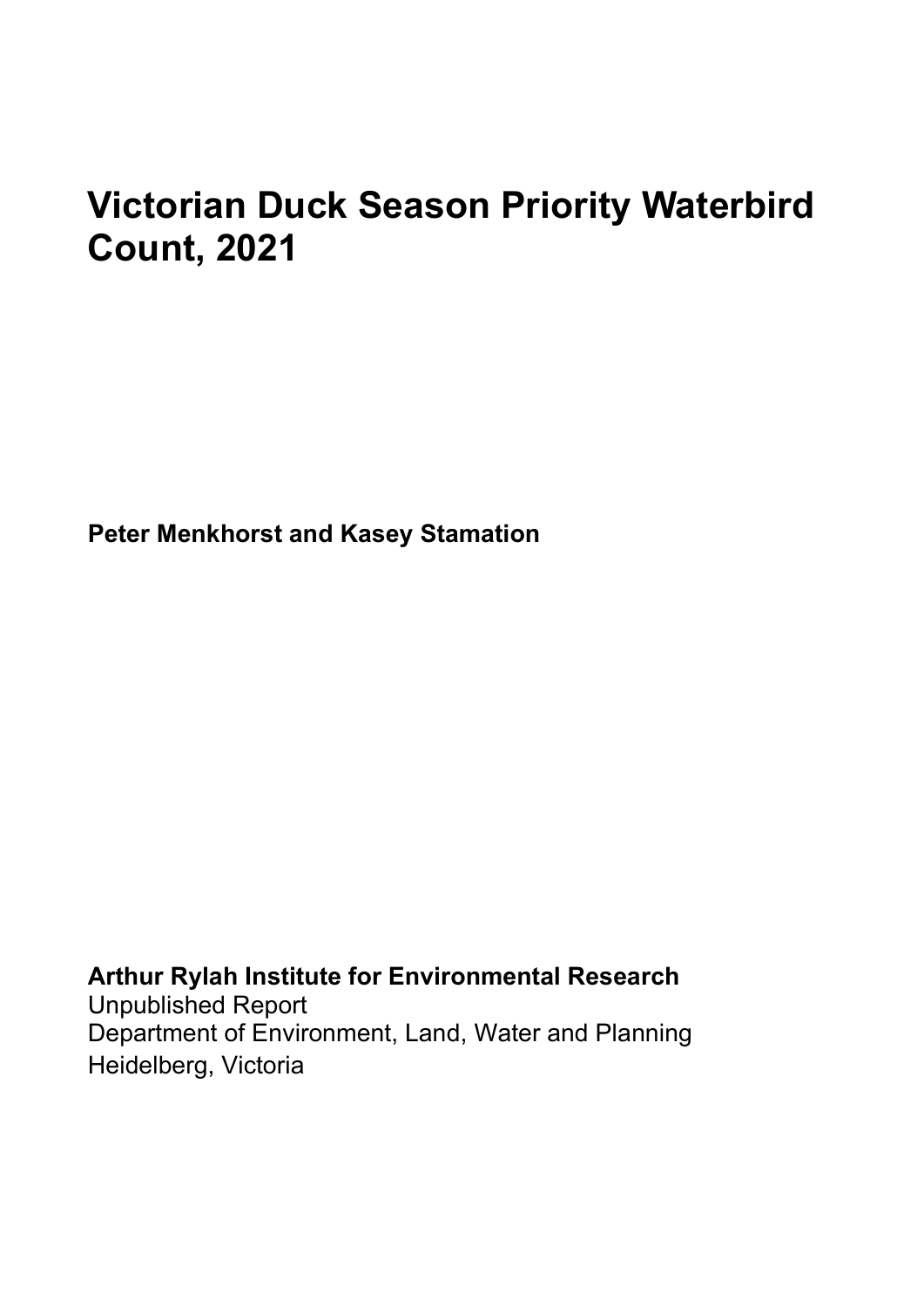## Acknowledgements

Funding for the preparation of this report was provided by the Regulatory Strategy and Design Branch of the Department of Environment, Land, Water and Planning (DELWP) – we thank Louise Thompson for her support. We also thank the Game Management Authority for its continuing support of the pre-duck season waterbird counts. We particularly thank Carolien Schoenborn (Statewide Wildlife Programs) and Amanda Ashton (Grampians Region) for their efforts to improve coordination and participation in the counts across the DELWP regions.

Special thanks are due to the observers who collected the data that form the basis of this report. They include staff of DELWP, Parks Victoria and the Game Management Authority, and DELWP regional coordinators who carried out the task of organising most of the local surveys. Geoff Brown assisted with data entry.

A draft of this report was improved by comments from Danny Rogers and Tim O'Brien (ARI), Louise Thompson (DELWP Wildlife and Invasive Species Policy) and Simon Toop (Game Management Authority).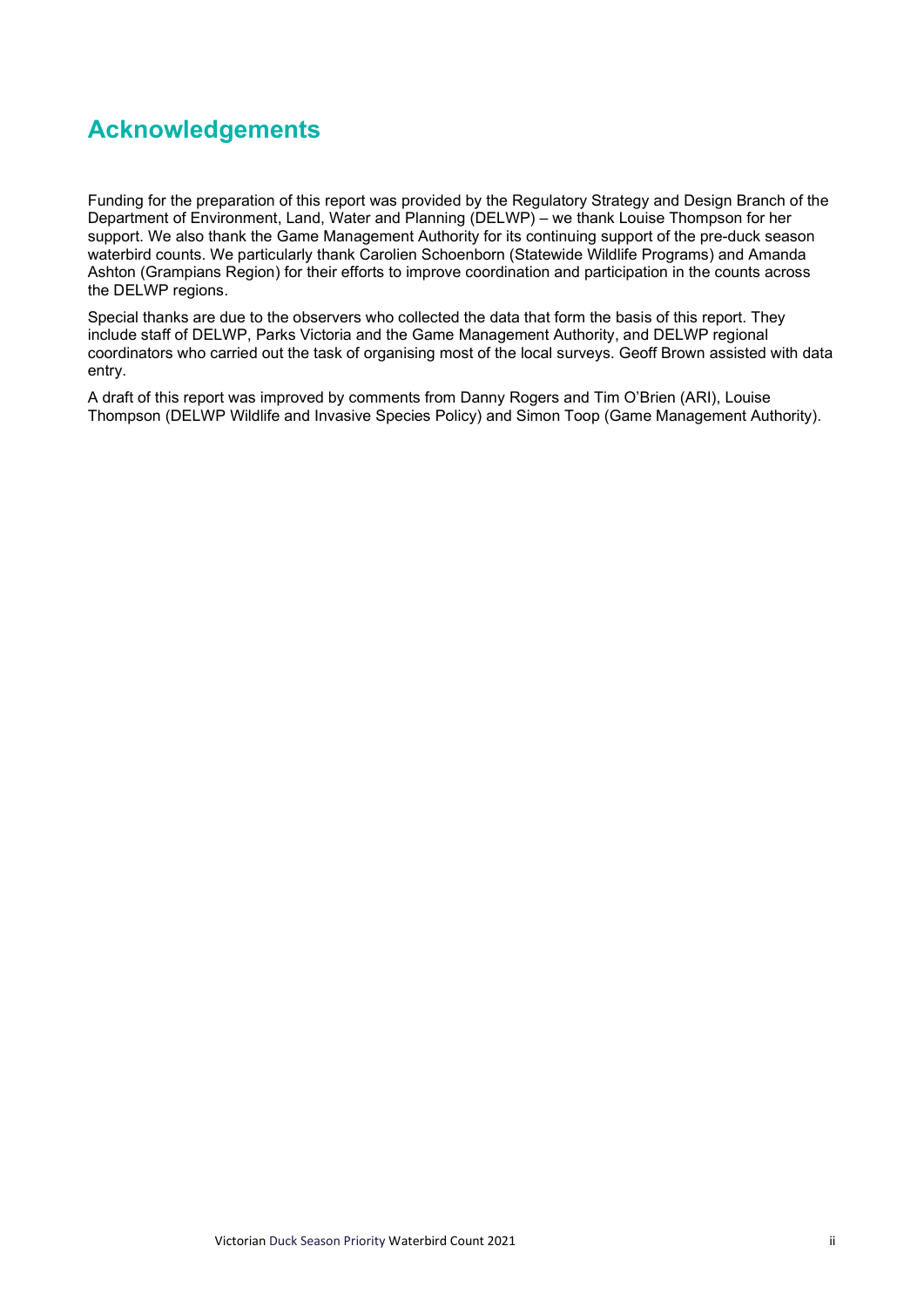## **Contents**

| <b>Summary</b>                                            | $\mathbf{1}$            |
|-----------------------------------------------------------|-------------------------|
| 1 Introduction                                            | $\overline{\mathbf{2}}$ |
| Project context                                           | $\overline{2}$          |
| 2 Methods                                                 | 3                       |
| Survey methods                                            | 3                       |
| Survey organisation                                       | 3                       |
| Count dates                                               | 3                       |
| Wetlands surveyed                                         | $\overline{4}$          |
| Species counted and analysed                              | $\overline{4}$          |
| <b>3 Results</b>                                          | 5                       |
| Number of wetlands counted                                | 5                       |
| Game species                                              | 5                       |
| Threatened waterbirds considered sensitive to disturbance | $\sqrt{5}$              |
| Breeding and moulting                                     | $6\phantom{1}6$         |
| Further regulation of hunting activity                    | 6                       |
| <b>4 Discussion</b>                                       | 10                      |
| Limitations and constraints                               | 10                      |
| The future                                                | 10                      |
| <b>5 References</b>                                       | 12                      |
| <b>6 Appendices</b>                                       | 15                      |
| List of priority wetlands and whether counted or dry      | 15                      |
| Appendix 2: Other wetlands surveyed                       | 19                      |
|                                                           |                         |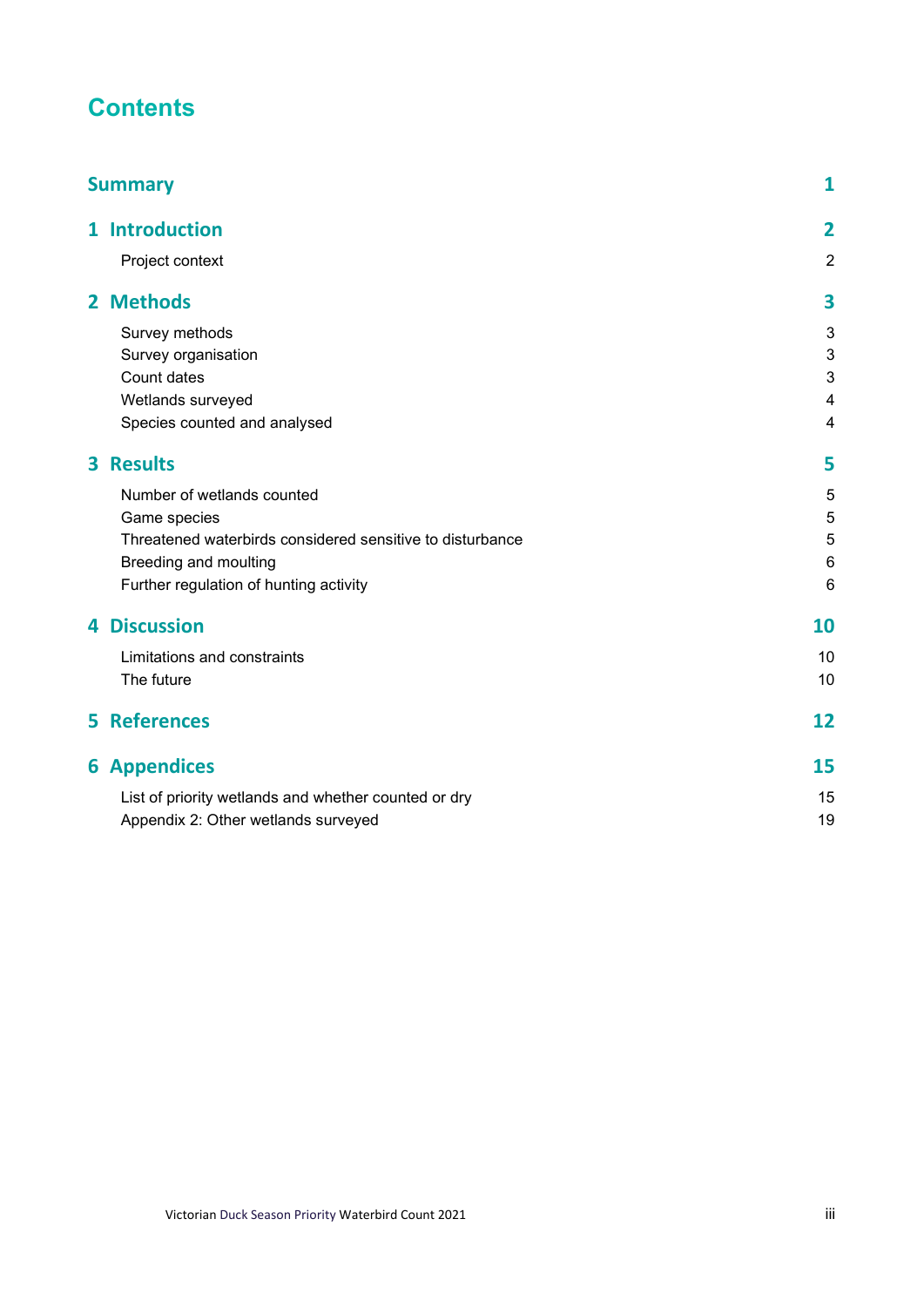## **Summary**

### **Context**

The Victorian Duck Season Priority Waterbird Count is a state-wide survey of selected waterbird species on priority duck hunting wetlands. It is conducted each year in the lead up to the Victorian duck hunting season. The 2021 duck season was delayed and short: opening day was 26 May rather than the usual mid-March starting date. Consequently, the count took place from 20 April until 3 May. In 2021 we continued the change in emphasis introduced in 2020 – instead of counting eight common non-game species, priority was given to 12 threatened species that are considered susceptible to disturbance during duck hunting.

### Aims

The Duck Season Priority Waterbird Count (DSPWC) gathers numerical, locational and breeding data about game ducks and threatened waterbirds to inform management decisions regarding the forthcoming duck hunting season. Specifically, the aims are:

- to identify wetlands that are open to hunting and are holding large numbers of significant, non-game waterbirds (to inform consideration of further regulation of hunting, including closure of individual wetlands to hunting)
- to identify cases of local breeding by waterbirds, particularly colony-breeding species (for consideration of further regulation, including closure to hunting)
- to provide details on the distribution and numbers of game and priority non-game species of waterfowl on wetlands open to hunting.

### Implementation

The 2021 DSPWC took place between 20 April and 3 May. Prior to commencement of the survey, a review of its organisation and management was undertaken by staff of the Office of the Conservation Regulator. This resulted in a more streamlined and focussed approach and an increased participation by staff of DELWP, Parks Victoria and the Game Management Authority, and is reflected in the very high proportion of priority wetlands that were assessed (98%).

### Key results

In 2021 the total count of ducks belonging to the eight game species was less than one quarter of the longterm average, reflecting the low numbers of ducks present in the state at the time.

For the first time in 35 years, no Freckled Ducks were encountered during the DSPWC.

Based on data collected during the survey and on follow-up visits, one wetland was closed to hunting – Greens Swamp near Glenthompson due to its use as a flocking area by significant numbers of Brolga.

### Conclusions and implications

The 2021 Duck Season Priority Waterbird Count achieved greater coverage and efficiencies than has been the case in recent years thanks to improved coordination and awareness resulting from active management by Statewide Wildlife Programs, DELWP.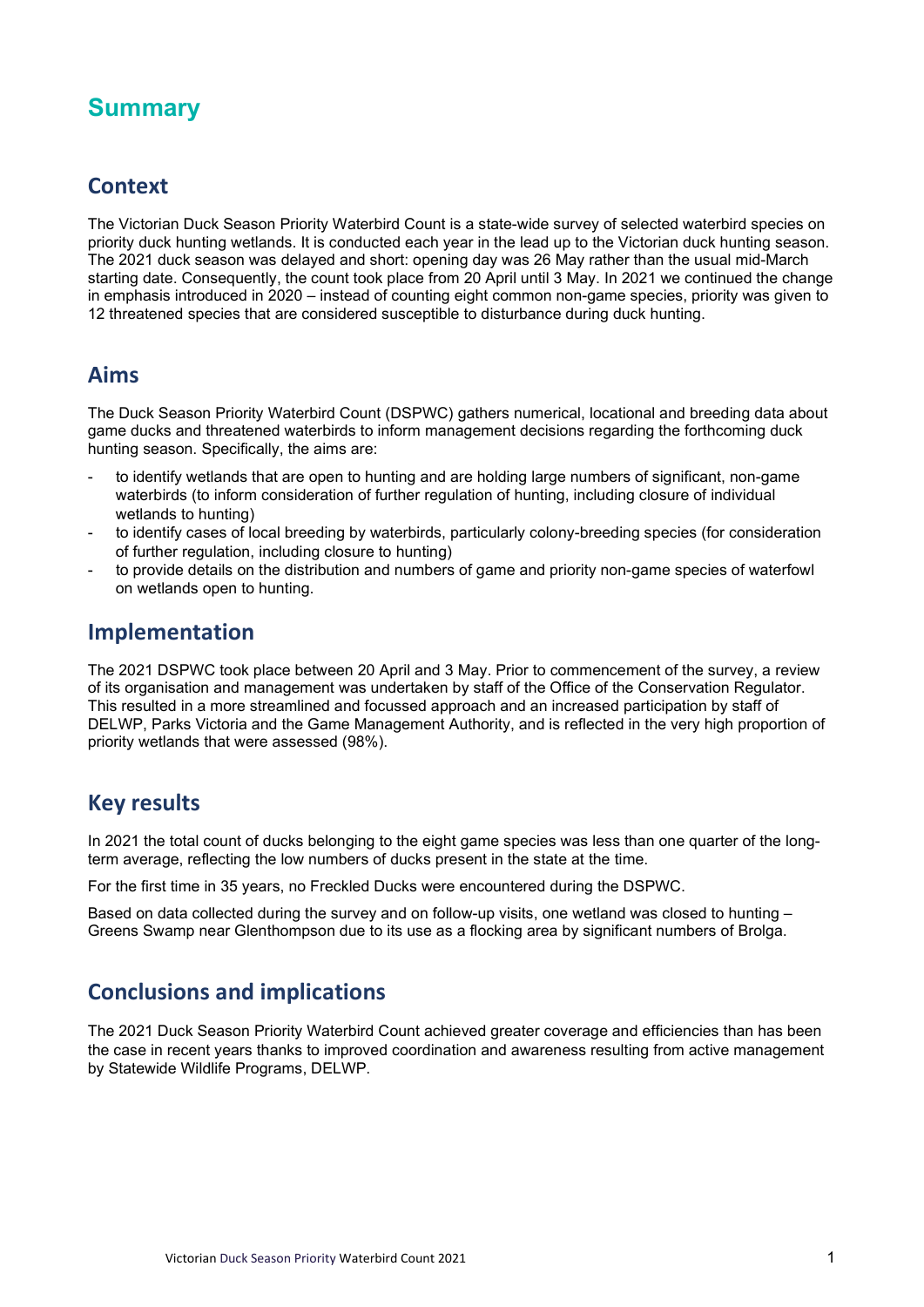## 1 Introduction

## Project context

Annual counts of waterbirds in the lead-up to the opening of duck hunting season have been conducted at wetlands across Victoria since 1987. The counts were instigated following a recommendation from a review of the management of duck hunting within the state (Loyn 1989, 1991). Between 1987 and 2014, the purpose of the counts (then referred to as the Summer Waterbird Count) was to count waterbirds at as many wetlands as possible across Victoria, but with an emphasis on game species. This information was used to inform management decisions about further regulation of hunting on specific wetlands during the forthcoming duck hunting season. In 2015, a new approach was introduced that limited survey coverage to wetlands that have been historically important duck hunting sites on public land, or have a history of supporting threatened waterbird species, rather than including any wetland, regardless of hunting status. There has also been an increasing emphasis on broadening the focus of the surveys to include all threatened waterbirds, rather than only threatened duck species. This change reflects a concern that duck hunting could have more nuanced impacts on waterbirds apart from direct mortality (Menkhorst 2019). This changed approach is reflected in the list of target species, as well as the change of name of the count to Duck Season Priority Waterbird Count (DSPWC) and adjusting the layout of the field data sheet.

Dates for the counts are set so that enough time is available to recommend further regulation of duck hunting and for management action to be legally enacted prior to opening day. Data collected during the pre-duck season counts have also proven to be valuable for other purposes, including informing the development of management plans for Ramsar sites and other individual wetlands, and monitoring population trends of individual species.

All count data obtained during these surveys are stored in departmental databases held at the Arthur Rylah Institute for Environmental Research (ARI) and are submitted to the Victorian Biodiversity Atlas. The results of these annual counts have been published in various reports (Martindale 1988; Hewish 1988; Peter 1989– 1992; Purdey and Loyn 2011, 2013; Purdey and Menkhorst 2014, 2015) or are available as unpublished reports (Price 1993; O'Brien 1994; Pert 1995; Norman 1996–2006; Norman and Purdey 2007; Purdey and Loyn 2008–2010; Menkhorst and Purdey 2016; Menkhorst et al. 2017, 2018, 2019, 2020a) and since 2014 have been made available on the website of the Game Management Authority, Victoria (https://www.gma.vic.gov.au/research/duck-research).

Thus, the objectives of the 2021 DSPWC were to:

- 1. identify wetlands that are open to hunting and currently support large numbers of significant, non-game waterbirds (to inform consideration of further regulation, including possible closure of individual wetlands to hunting)
- 2. identify cases of local breeding by waterbirds, particularly colony-breeding species (for consideration of further regulation, including closure to hunting)
- 3. provide details on the distribution and numbers of game and non-game species of waterfowl on wetlands open to hunting.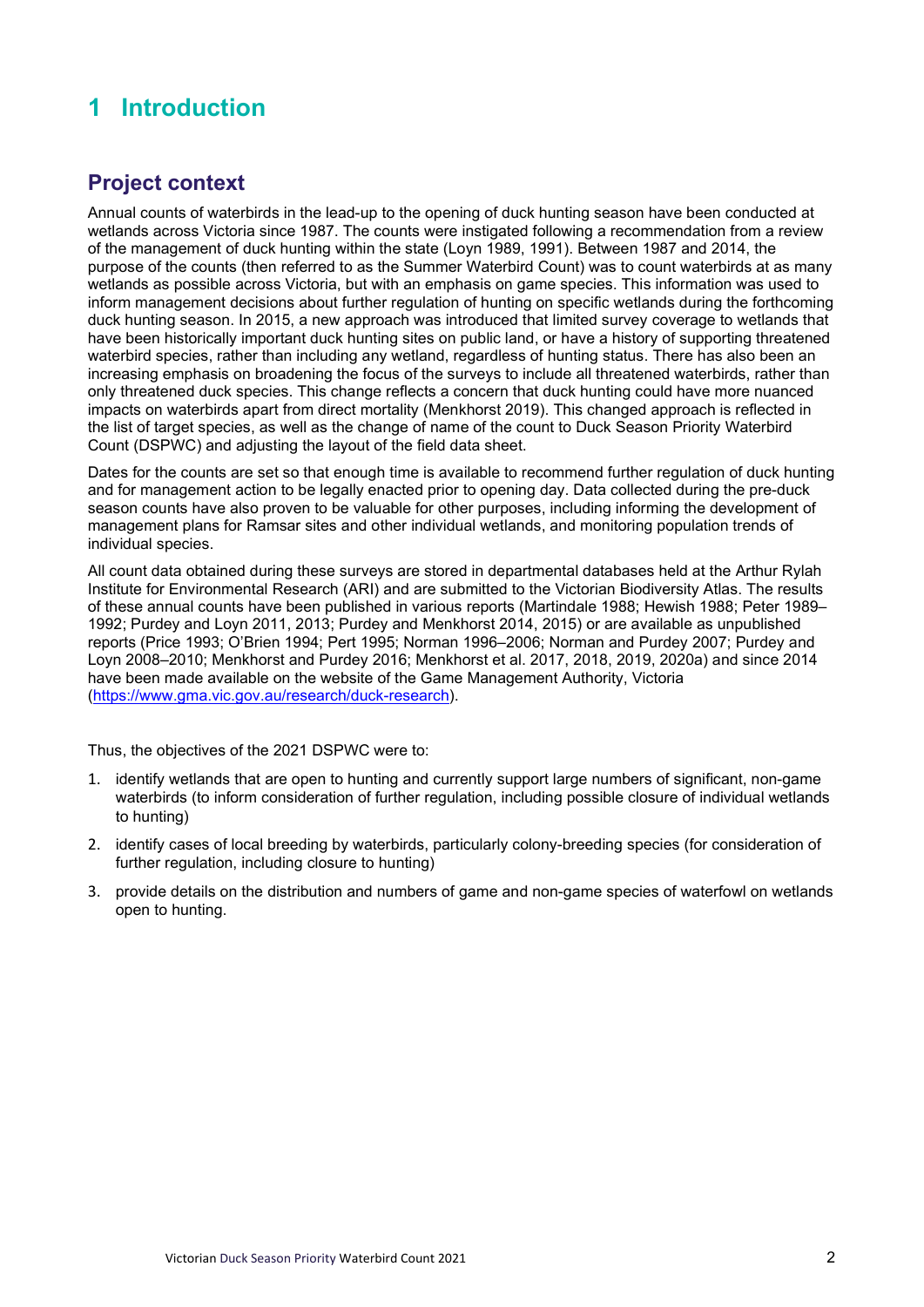## 2 Methods

### Survey methods

Most wetlands were surveyed by staff from either the Department of Environment, Land, Water and Planning (DELWP), Parks Victoria (PV) or the Game Management Authority (GMA), and a small number were independently surveyed (or partially surveyed) voluntarily by interested members of the public. Counts were made of targeted waterbird species (see below) on a wetland (or a defined part of a large wetland), using binoculars or a spotting scope. Observers were asked to record the wetland name, location (using Australian Map Grid reference or nearest town as a guide), date, time, priority species present and number of individuals of each priority species. At each wetland, an estimate of water level was taken (as a percentage of its full supply level) and, if the entire wetland could not be surveyed, an estimate was sought of the proportion of the wetland that was surveyed. Observations of breeding by any waterbird species were also recorded, including numbers of broods or nests (and contents where appropriate). Wetlands that were found to be dry, or almost so, were generally not formally surveyed but were simply noted to be not supporting waterbirds.

### Survey organisation

The count was coordinated centrally through Statewide Wildlife Programs (DELWP) in collaboration with the GMA. Five DELWP regional coordinators were assigned the task of arranging the on-ground logistics. Because Port Phillip Region had only one priority wetland (the Western Treatment Plant), no coordinator was required from that region.

Each regional coordinator was responsible for liaising locally with other DELWP, PV and GMA officers in their region, distributing instructions and count forms, and ensuring adequate coverage of regional wetlands without duplication. The coordinators acted as a conduit for problems encountered during surveys and were expected to review completed forms before forwarding them to the Waterbirds and Wetlands Section at the Arthur Rylah Institute (ARI) by a specified date.

Regional coordinators were also required to inform ARI immediately if any of the priority species were detected or significant breeding events (e.g., colony-breeding waterbirds) were found during counts. In cases where a wetland was counted by persons other than government agency staff and significant waterbird values were reported, a government agency staff member was sent to the site to verify the report.

Completed forms, once processed locally, were scanned and emailed to ARI as soon as possible. This allowed preliminary data to be examined for records of rare or threatened non-game species, or any evidence of breeding birds that might require special protection. At ARI, staff checked all data sheets for accuracy and completeness, queried coordinators or individual observers on unusual or deficient records and entered data into a Microsoft Access© database.

### Count dates

The period over which the count is conducted has been reduced to 12 days with the end date being as close as possible to opening day of the duck season while also allowing sufficient time for a preliminary review of the data. Where required, this was followed by implementation of the necessary legal mechanisms to allow management actions, as required. This timing helps to minimise error due to waterbird movements between the count and opening day of the hunting season. Even so, the period between the count and opening day, which is necessitated by requirements to implement legal mechanisms under the Victorian Wildlife Act 1975, was 22 days in 2021, an ample period for flocks of waterbirds to change location. This time lag remains a shortcoming in the decision-making process as it is currently structured. To minimise the chance of errors due to waterbird movements, wetlands at which significant values (above-threshold numbers of threatened species or breeding activity) were identified during the count were monitored by GMA or DELWP staff prior to management decisions being finalised (i.e., until publication in the Victorian Government Gazette of Thursday 6 May 2021) to ensure that the issue still existed at the site. Further targeted monitoring by GMA or DELWP staff took place throughout the duck hunting season to assess the need for further management intervention, such as further closures or re-openings.

The 2021 Victorian duck hunting season was a shortened one due to low duck numbers and reduced habitat following dry conditions throughout south-eastern Australia. Ongoing restrictions on movement related to management of the Covid-19 pandemic also hampered access to hunting sites. The start of the duck hunting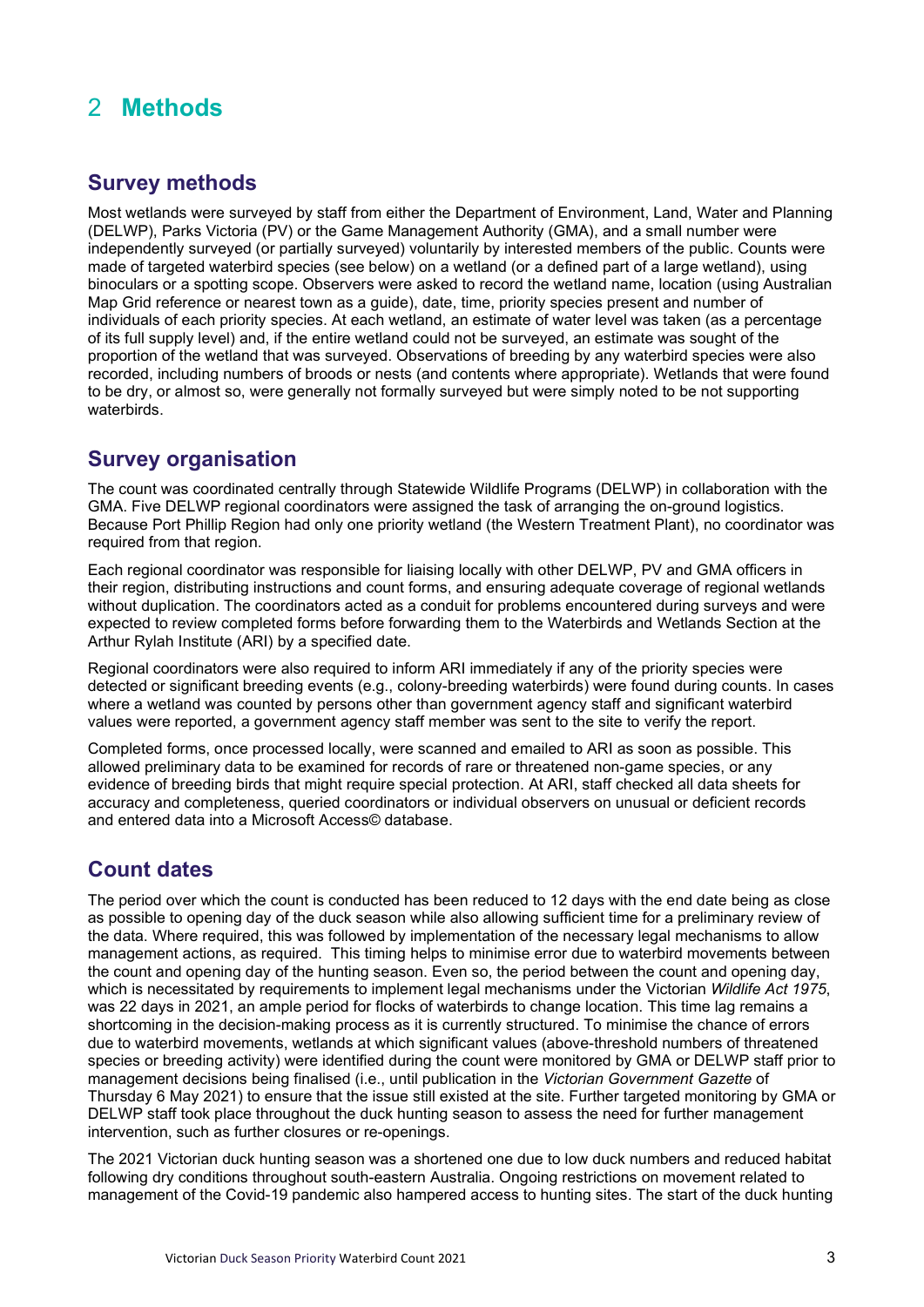season was delayed until 26 May and the finishing date was 14 June, a season of only 20 days duration. Thus, the Duck Season Priority Waterbird Count was conducted between 20 April and 3 May.

#### Wetlands surveyed

The 153 priority wetlands for 2021 are listed in Appendix 1. A list of other wetlands surveyed in 2021 is provided in Appendix 2.

### Species counted and analysed

Under the revised priorities for the DSPWC, priority is given to counting the eight game species plus 12 rare or threatened non-game species that were identified as being particularly susceptible to the sorts of disturbance associated with duck hunting (Menkhorst 2019) (Table 1). Other waterbird species are also counted as time permits. This is a significant change from previous Summer Waterbird Counts which targeted the eight games species plus eight non-game species, including some abundant species such as Black Swan and Hoary-headed Grebe.

Table 1. The priority species for the 2021 Duck Season Priority Waterbird Count. \* Note that the Australasian Shoveler was a prohibited species during the 2021 duck hunting season.

|                     | <b>English name</b>         | <b>Scientific name</b>      |
|---------------------|-----------------------------|-----------------------------|
| <b>Game species</b> |                             |                             |
|                     | <b>Australian Shelduck</b>  | Tadorna tadornoides         |
|                     | <b>Australian Wood Duck</b> | Chenonetta jubata           |
|                     | Australasian Shoveler*      | Anas rhynchotis             |
|                     | <b>Chestnut Teal</b>        | Anas castanea               |
|                     | <b>Grey Teal</b>            | Anas gracilis               |
|                     | Hardhead                    | Aythya australis            |
|                     | Pacific Black Duck          | Anas superciliosa           |
|                     | <b>Pink-eared Duck</b>      | Malacorhynchus membrabaceus |
|                     |                             |                             |
| Non-game species    |                             |                             |
|                     | Australian Painted-snipe    | Rostratula australis        |
|                     | <b>Australasian Bittern</b> | Botaurus poiciloptilus      |
|                     | <b>Blue-billed Duck</b>     | Oxyura australis            |
|                     | <b>Brolga</b>               | Grus rubicunda              |
|                     | <b>Curlew Sandpiper</b>     | Calidris ferruginea         |
|                     | <b>Freckled Duck</b>        | Stictonetta naevosa         |
|                     | <b>Great Egret</b>          | Ardea alba                  |
|                     | Intermediate Egret          | Egretta intermedia          |
|                     | Latham's Snipe              | Gallinago hardwickii        |
|                     | Little Egret                | Egretta garzetta            |
|                     | Magpie Goose                | Anseranas semipalmata       |
|                     | <b>Musk Duck</b>            | Biziura lobata              |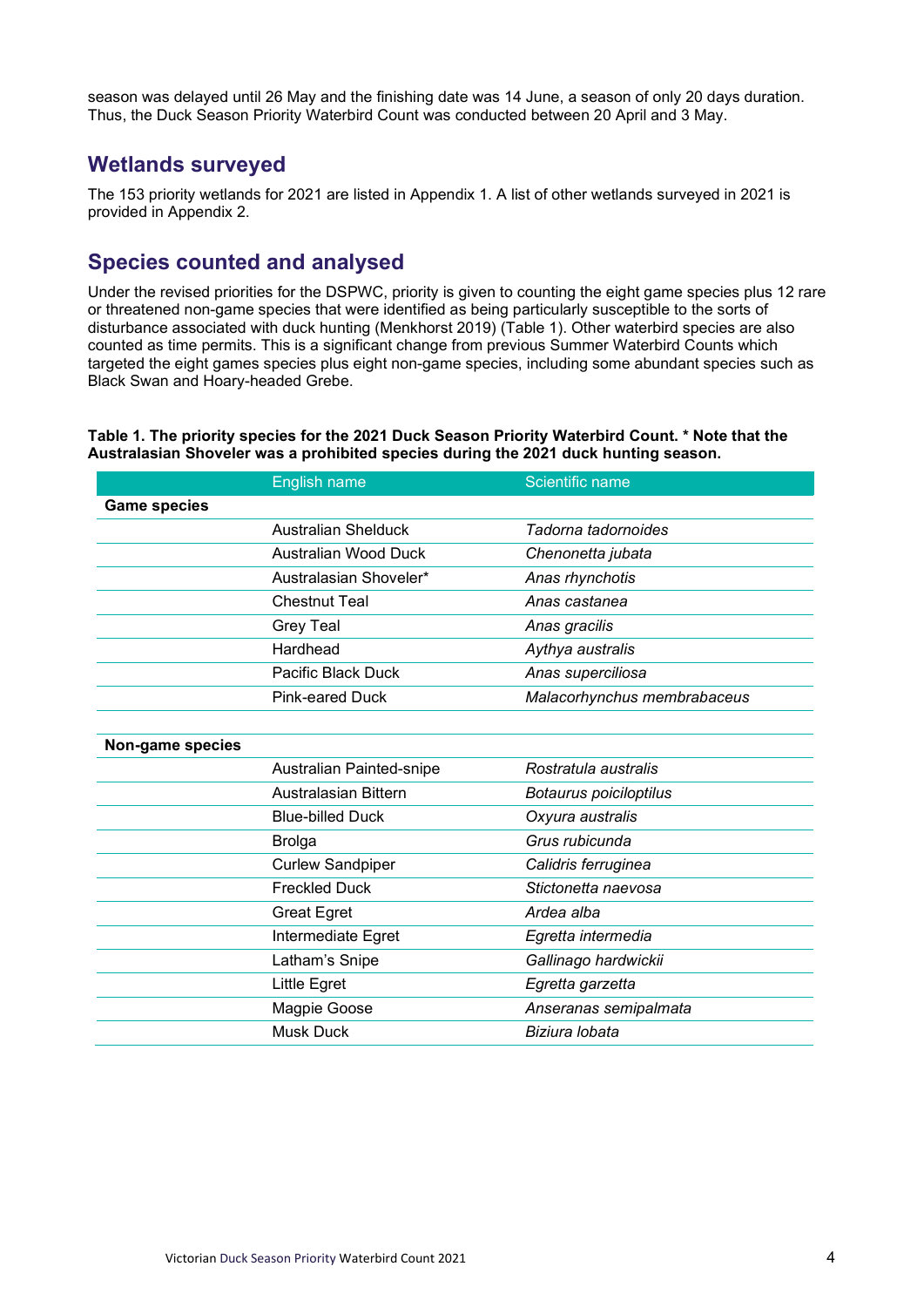## 3 Results

### Number of wetlands counted

The 2021 DSPWC contributes to a dataset now spanning the 35 years from 1987. In 2021, counts were made at 84 of the 153 priority wetlands. A further 66 priority wetlands were dry and were not counted (see Appendix 1) giving a total of 150 priority wetlands assessed (98%). Six non-priority wetlands were also surveyed (Appendix 2).

Table 2 provides the annual total count for each of the eight game and eight non-game waterbird species targeted in previous Summer Waterbird Counts, along with the number of wetlands counted. These data show that the number of surveyed wetlands peaked in the 1989–1993 period and declined thereafter but has now stabilised at between 126 and 155 wetlands (apart from 2020 which suffered from the exceptional circumstances associated with the Covid19 pandemic). The numbers of priority wetlands in each DELWP region and the number that were surveyed in 2021 are shown in Table 3.

#### Game species

In 2021, the total count of ducks belonging to the eight game species was 45,730, 23% of the 34-year mean (Table 2), reflecting the dry conditions, particularly in the west and north-west of the State. Three species made up 86% of the game ducks counted – Chestnut Teal (30.4%), Australian Shelduck (29.4%), and Grey Teal (26.5%) The remaining 14% was comprised of the other five game species (Pacific Black Duck, Australian Wood Duck, Australasian Shoveler, Hardhead and Pink-eared Duck).

### Threatened waterbirds considered sensitive to disturbance

Sightings were made of six of the 12 threatened waterbird species (see table 1) targeted for attention during the 2021 DSPWC. Each is briefly considered below.

#### Blue-billed Duck

The Blue-billed Duck is a non-game species that is of particular concern because it is listed as Vulnerable under the Flora and Fauna Guarantee Act 1988. A flock of 150 was counted at Lake Terangpom near Camperdown with smaller numbers at Lake Rosine, Lake Straun, Round Lake (Lake Boga), Buffalo Dam (Lake Buffalo) and Tower Hill State Game Reserve. Surprisingly, no Blue-billed Duck were recorded at Lake Bolac during the 2021 count.

#### Musk Duck

The Musk Duck is listed as Vulnerable under the Flora and Fauna Guarantee Act 1988. It was recorded at 18 wetlands during the 2021 count, with by far the highest count of 600 birds at Lake Fyans and 170 at Lake Bolac.

#### Brolga

The Brolga is a non-game species that is of particular concern because it is listed as Endangered under the Flora and Fauna Guarantee Act 1988. An aggregation of 29 Brolgas was present at Bryans Swamp (near Hamilton) on 29 April 2021 and 8 at Greens Swamp (near Glenthompson). Brolgas were also present in small numbers at Bradys Swamp, Lake Carpolac and Hird Swamp.

#### Great Egret

The Great Egret is listed as Vulnerable under the Flora and Fauna Guarantee Act 1988. It was recorded at 14 wetlands across all regions bar Hume. The largest aggregation (25) was at Lake Connewarre.

#### Intermediate Egret

The Intermediate Egret is listed as Critically Endangered under the Flora and Fauna Guarantee Act 1988. Singles were recorded at three wetlands and a count of three was made at Reedy Swamp (Shepparton). Two wetlands were near Sale where a remarkable breeding event took place earlier in the year at Lake Guyatt (P. Lansley pers comm.), the first recorded breeding event in southern Victoria.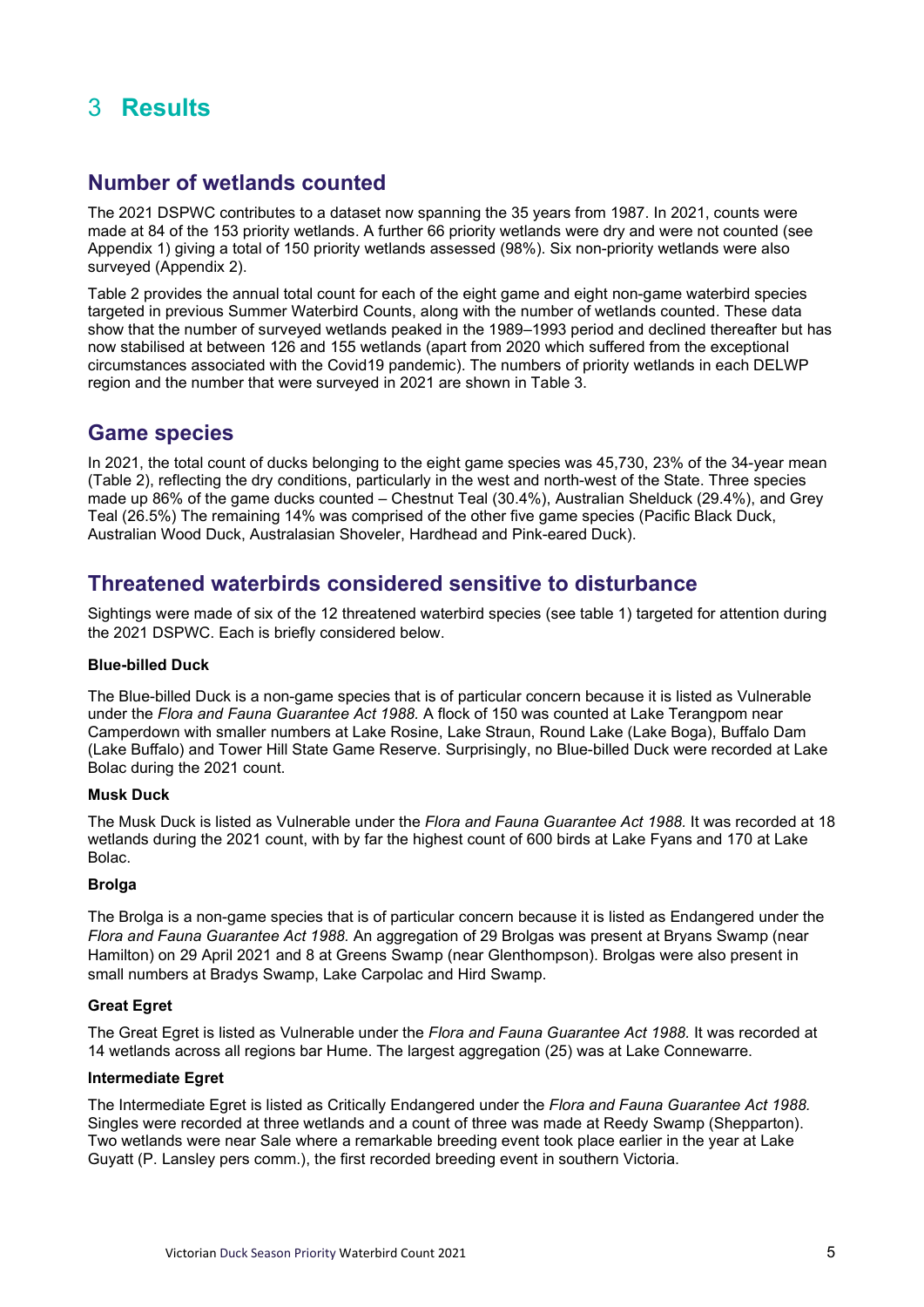#### Little Egret

The Little Egret is listed as Endangered under the Flora and Fauna Guarantee Act 1988. There were two records during the count, a single bird at Reedy Lake (Geelong) and two birds at Lake Taylor (Grampians Region).

#### Freckled Duck

The Freckled Duck is a non-game species that is of particular concern because it is listed as Endangered under the Flora and Fauna Guarantee Act 1988. Freckled Ducks are at risk of being shot during duck hunting season because they can be difficult to distinguish from Pacific Black Duck and Hardhead when flying. During the 2021 DSPWC, no Freckled Duck were recorded, the first ever zero count (Table 4).

### Breeding and moulting

The DSPWC is timed to fall immediately prior to the annual duck hunting season and after the main waterbird breeding period (July–January in Victoria). No colony-breeding events, or incidences of large-scale moulting were reported during the 2021 DSPWC and the late starting date would make this even less likely than normal.

### Further regulation of hunting activity

In 2021, information collected during the DSPWC contributed to decisions to further regulate hunting activity, including the complete closure of Greens Swamp near Glenthompson due to the presence of significant numbers of Brolga exhibiting pre-breeding flocking behaviour.

#### Table 2. Summary of Summer Waterbird Counts and Duck Season Priority Waterbird Counts conducted in Victoria from 1987 to 2021

| Year | <b>Count period</b>   | Number of wetlands<br>surveyed | Total count of game<br>species | Total count of non-<br>game species |
|------|-----------------------|--------------------------------|--------------------------------|-------------------------------------|
| 1987 | $17 - 25$ January     | 332                            | 205,000                        | 177,000                             |
| 1988 | $6 - 14$ February     | 472                            | 294,108                        | 185,821                             |
| 1989 | 4 - 12 February       | 626                            | 292,598                        | 170,375                             |
| 1990 | 18 - 26 February      | 668                            | 385,148                        | 225,230                             |
| 1991 | 16 - 24 February      | 786                            | 414,417                        | 264,610                             |
| 1992 | 22 February - 1 March | 659                            | 408,004                        | 219,411                             |
| 1993 | 20 - 28 February      | 534                            | 218,562                        | 107,650                             |
| 1994 | 26 February - 6 March | 284                            | 292,899                        | 173,887                             |
| 1995 | 25 February - 5 March | 367                            | 196,955                        | 141,609                             |
| 1996 | 24 February - 3 March | 234                            | 200,861                        | 197,916                             |
| 1997 | 22 February - 2 March | 223                            | 124,914                        | 92,003                              |
| 1998 | 21 February - 1 March | 309                            | 216,476                        | 152,348                             |
| 1999 | 27 February - 7 March | 312                            | 206,839                        | 128,969                             |
| 2000 | 26 February - 5 March | 298                            | 128,021                        | 78,675                              |
| 2001 | 24 February - 4 March | 336                            | 240,671                        | 102,926                             |
| 2002 | 23 February - 3 March | 225                            | 231,235                        | 106,191                             |
| 2003 | 22 February - 2 March | 175                            | 155,623                        | 93,972                              |
| 2004 | $21 - 29$ February    | 249                            | 187,139                        | 85,468                              |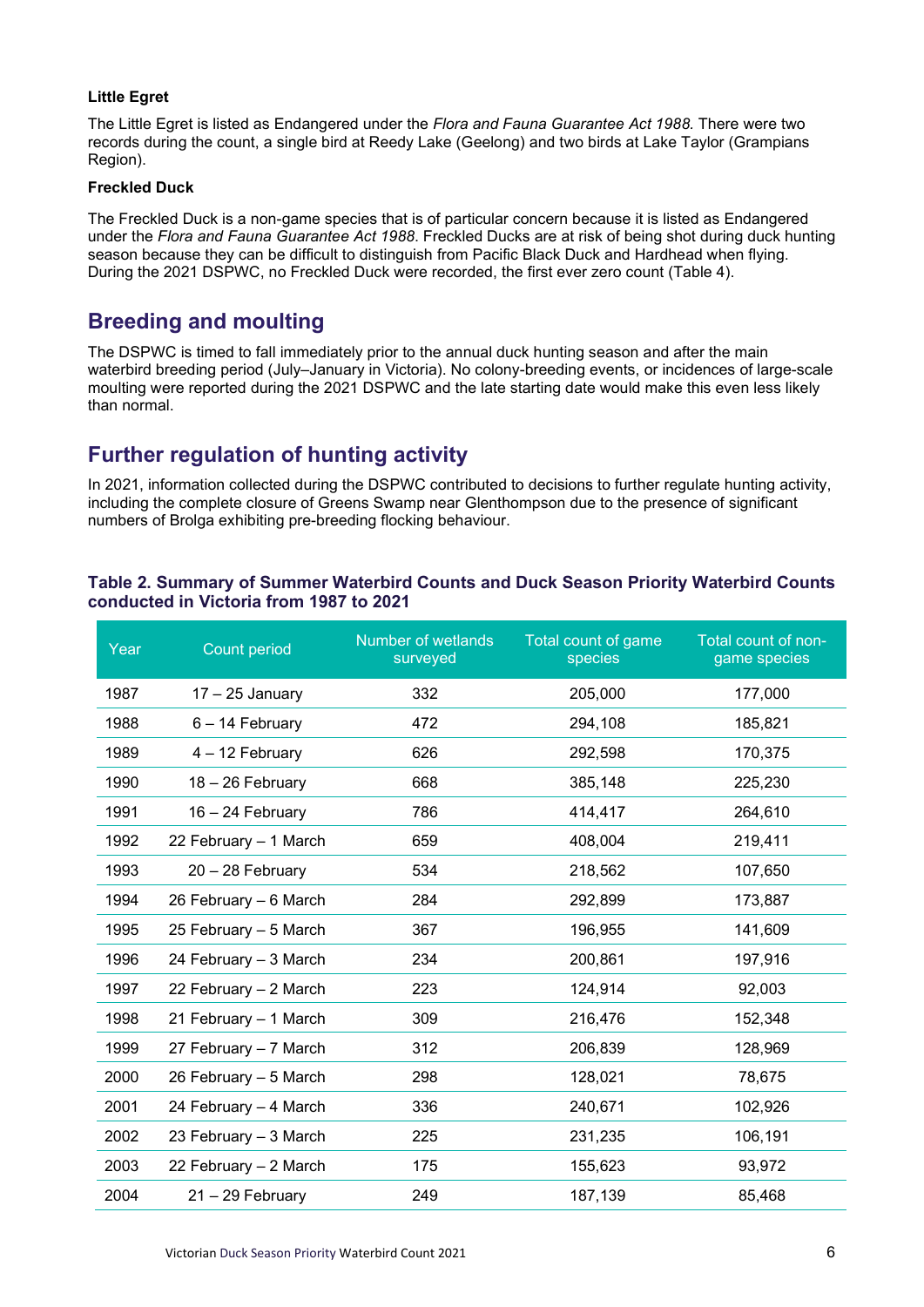| Year        | Count period                       | Number of wetlands<br>surveyed | <b>Total count of game</b><br>species | Total count of non-<br>game species |
|-------------|------------------------------------|--------------------------------|---------------------------------------|-------------------------------------|
| 2005        | 19-27 February                     | 272                            | 155,069                               | 81,950                              |
| 2006        | 25 February - 5 March              | 268                            | 182,487                               | 85,887                              |
| 2007        | 24 February - 4 March              | 176                            | 91,210                                | 46,770                              |
| 2008        | 23 February - 2 March              | 191                            | 58,628                                | 41,454                              |
| 2009        | 21 February - 1 March              | 161                            | 78,723                                | 38,283                              |
| 2010        | 20-28 February                     | 153                            | 77,649                                | 35,485                              |
| 2011        | 19 February - 6 March              | 201                            | 104,903                               | 16,768                              |
| 2012        | 11 February - 4 March              | 136                            | 212,865                               | 81,848                              |
| 2013        | 9 February - 2 March               | 133                            | 185,507                               | 103,467                             |
| 2014        | 10-23 February                     | 166                            | 267,055                               | 113,717                             |
| 2015        | 16-28 February                     | 126                            | 159,666                               | 74,290                              |
| 2016        | 15-26 February                     | 131                            | 92,168                                | 74,452                              |
| 2017        | 13-24 February                     | 127                            | 283,430                               | 114,463                             |
| 2018        | 12-23 February                     | 144                            | 262,397                               | 130,762                             |
| 2019        | 11-22 February                     | 135                            | 225,733                               | 85,889                              |
| 2020        | 30 March-12 April &<br>22-30 April | 62                             | 3,250                                 | 10,093                              |
| 2021        | 19 April - 4 May                   | 84                             | 45,730                                | 20,532                              |
| <b>Mean</b> |                                    | 278                            | 196,741                               | 110,291                             |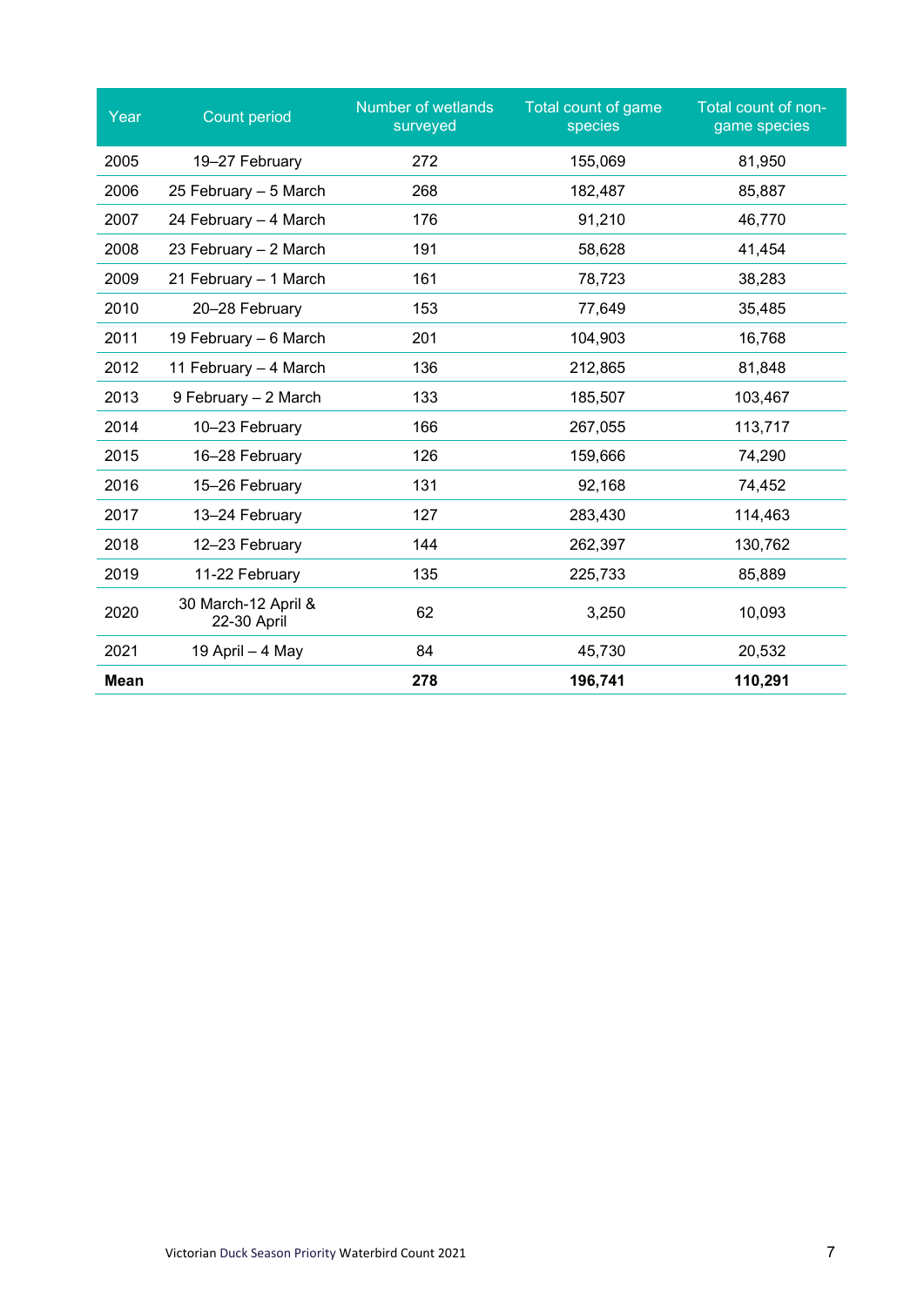#### Table 3. Coverage of priority wetlands in the 2021 Duck Season Priority Waterbird Count by DELWP region.

Note that the reason for not surveying many of the priority wetlands that were missed is that they were known to be dry. \* the delayed starting date in 2021 meant that the Western Treatment Plant was counted outside the count period being counted in February and July as required under the ARI contract with Melbourne Water.

| DELWP region                | Number of<br>priority wetlands | Number of priority<br>wetlands surveyed (%) | Number of<br>priority wetlands<br>dry | Number of non-<br>priority wetlands<br>surveyed |
|-----------------------------|--------------------------------|---------------------------------------------|---------------------------------------|-------------------------------------------------|
| <b>Barwon South</b><br>West | 38                             | 33(87)                                      | 6                                     | 3                                               |
| Gippsland                   | 15                             | 13 (87)                                     | 0                                     | 2                                               |
| Grampians                   | 35                             | 12 (34)                                     | 21                                    | 0                                               |
| Hume                        | 18                             | 7(39)                                       | 9                                     | 0                                               |
| Loddon Mallee               | 45                             | 13 (29)                                     | 30                                    |                                                 |
| Port Phillip                | 1                              | 0*                                          | 0                                     | 0                                               |
| All                         | 152                            | 78 (51)                                     | 66 (44)                               | 6                                               |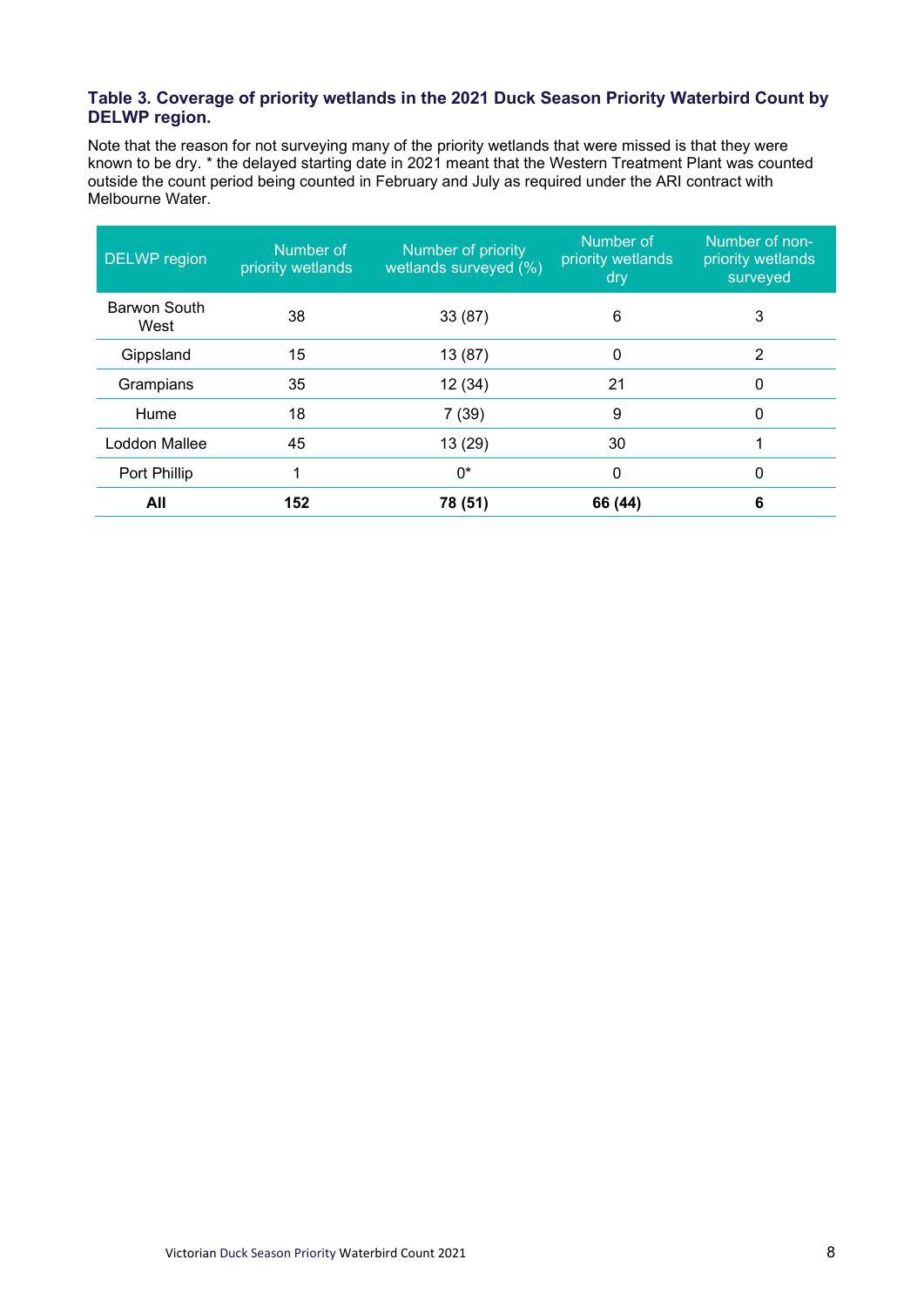| Year | <b>Number of wetlands</b><br>counted | <b>Number of wetlands with</b><br><b>Freckled Duck</b> | <b>Total count of Freckled</b><br><b>Duck</b> |
|------|--------------------------------------|--------------------------------------------------------|-----------------------------------------------|
| 1987 | 445                                  | 23                                                     | 219                                           |
| 1988 | 484                                  | $\overline{7}$                                         | 69                                            |
| 1989 | 642                                  | 11                                                     | 76                                            |
| 1990 | 665                                  | 13                                                     | 95                                            |
| 1991 | 786                                  | 12                                                     | 167                                           |
| 1992 | 664                                  | 14                                                     | 106                                           |
| 1993 | 504                                  | 13                                                     | 149                                           |
| 1994 | 343                                  | $\,6\,$                                                | 44                                            |
| 1995 | 367                                  | $\overline{\mathbf{4}}$                                | 63                                            |
| 1996 | 234                                  | 1                                                      | $\overline{2}$                                |
| 1997 | 223                                  | $\overline{2}$                                         | 55                                            |
| 1998 | 309                                  | 1                                                      | $\overline{\mathbf{4}}$                       |
| 1999 | 298                                  | $\bf 8$                                                | 82                                            |
| 2000 | 328                                  | $\overline{2}$                                         | 16                                            |
| 2001 | 336                                  | $\overline{7}$                                         | 32                                            |
| 2002 | 225                                  | $\boldsymbol{9}$                                       | 550                                           |
| 2003 | 175                                  | 10                                                     | 798                                           |
| 2004 | 249                                  | 11                                                     | 929                                           |
| 2005 | 272                                  | $\boldsymbol{9}$                                       | 186                                           |
| 2006 | 268                                  | 13                                                     | 661                                           |
| 2007 | 176                                  | $\sqrt{5}$                                             | 82                                            |
| 2008 | 191                                  | $\mathbf{3}$                                           | 46                                            |
| 2009 | 161                                  | $\boldsymbol{2}$                                       | 69                                            |
| 2010 | 153                                  | $\overline{2}$                                         | 9                                             |
| 2011 | 201                                  | $\overline{2}$                                         | 8                                             |
| 2012 | 136                                  | $\overline{7}$                                         | 133                                           |
| 2013 | 133                                  | 23                                                     | 1056                                          |
| 2014 | 166                                  | 18                                                     | 2803                                          |
| 2015 | 126                                  | $\boldsymbol{9}$                                       | 258                                           |
| 2016 | 130                                  | $\overline{\mathbf{4}}$                                | 174                                           |
| 2017 | 126                                  | 20                                                     | 447                                           |
| 2018 | 144                                  | 13                                                     | 1658                                          |
| 2019 | 135                                  | 10                                                     | 960                                           |
| 2020 | 62                                   | $\mathbf{1}$                                           | $\mathbf{1}$                                  |
| 2021 | 84                                   | 0                                                      | $\pmb{0}$                                     |
| Mean | 284                                  | 8.4                                                    | 343.0                                         |

#### Table 4. Numbers of Freckled Duck recorded during Summer Waterbird Counts and Duck Season Priority Waterbird Counts, 1987–2021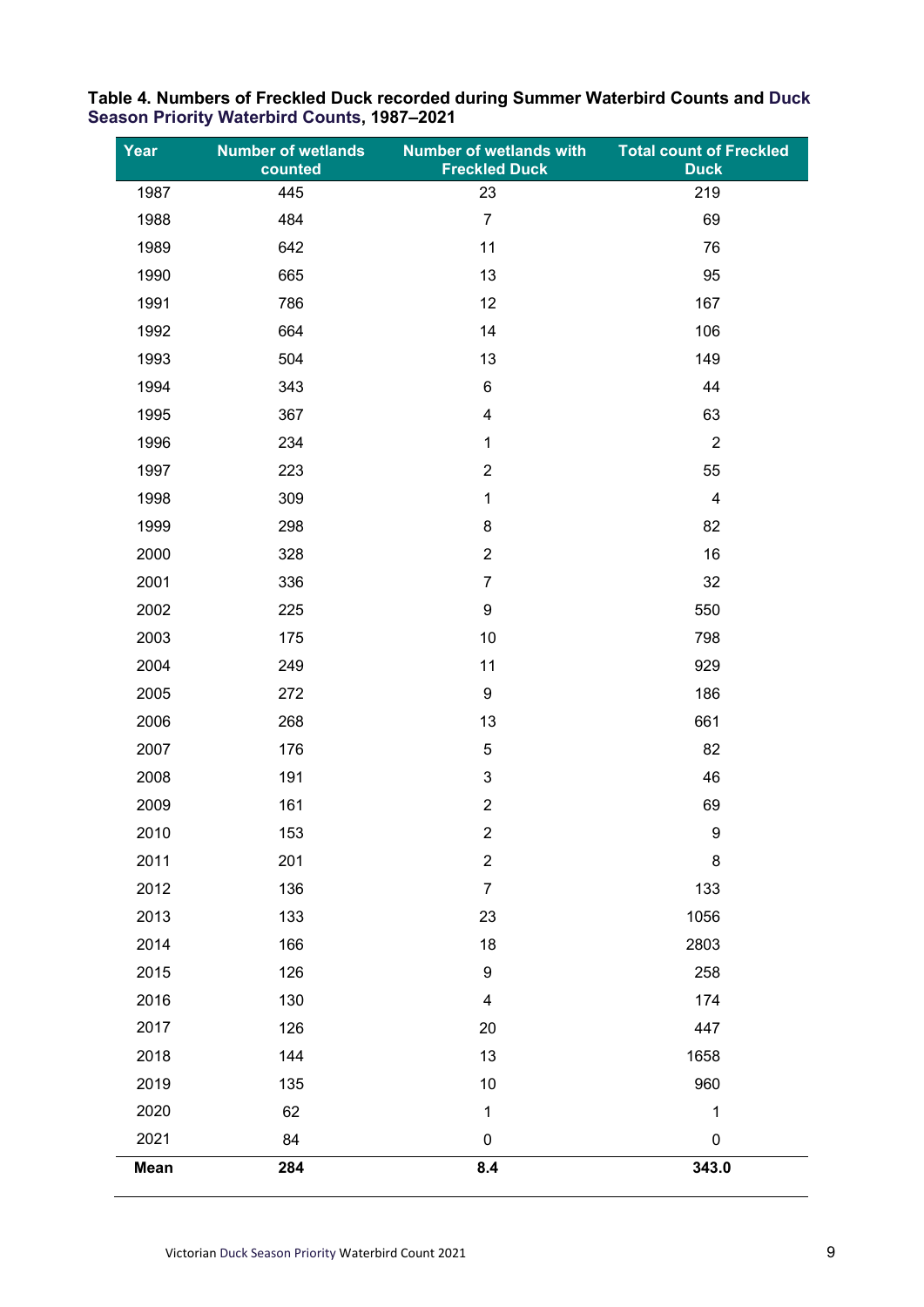## 4 Discussion

The 2021 duck season was delayed and shortened compared to the usual arrangements that have been in place since the late 1980s. Opening day was 26 May rather than the usual mid-March (see https://www.gma.vic.gov.au/hunting/duck/duck-season-considerations/historical-summary-of-seasonalarrangements). Consequently, DSPWC took place in the last two weeks of April rather than in February. At one closely monitored site in coastal Victoria with guaranteed water (the Western Treatment Plant), duck numbers peak in late summer and are at a minimum in mid-winter (Loyn et al. 2014; Menkhorst et al. 2020b). If this trend applies across Victoria, then we would expect lower counts in April than in February, regardless of seasonal conditions. The total count of game ducks in the 2021 DSPWC was less than one quarter of the long-term mean despite a high proportion of priority wetlands that held water being counted. The degree to which this low count is due to its timing or the continued run of dry years cannot be determined, but both are likely to have contributed, noting that 44% of priority wetlands were dry during the count. Consequently, those waterbirds remaining in Victoria were concentrated on a smaller number of large, more permanent wetlands. This situation risks increasing the proportion of available birds harvested because hunters are concentrated on fewer wetlands.

### Limitations and constraints

The limitations and constraints of the DSPWC need to be appreciated when considering the results. While it is the only long-term, land-based survey of the State's waterbirds, with annual counts since 1987, the number of wetlands surveyed has declined from a peak of 786 wetlands in 1991, to 125–145 in recent years. The current level of survey effort renders meaningful statewide, year-by-year comparisons increasingly difficult. Regional organisers are encouraged to focus survey effort on those wetlands that are on public land, are open to hunting and which consistently hold large numbers of game species. This biases the data towards waterbird species that prefer large and more permanent wetlands (such as Hardhead, Blue-billed Duck, Eurasian Coot and Hoary-headed Grebe), and against those species that prefer shallower, ephemeral and more highly vegetated wetlands (such as teal, Pink-eared Duck and bitterns). Furthermore, as survey coverage decreases, the chances of the survey failing to record aggregations of significant species increases, which compromises the value of the counts as a tool for informing the management of duck hunting.

## The future

The original SWC was designed to achieve two main objectives (Loyn 1989, 1991):

- 1. to locate flocks of threatened waterfowl or breeding aggregations of waterbirds that may warrant additional management during the coming duck hunting season
- 2. to obtain data on numbers of waterbirds in Victoria for long-term monitoring.

Management of game species requires long-term tracking of changes in species abundance across the state and the continent. The inherent variability of the Australian climate has profound effects on the availability of habitat for waterbirds, and breeding opportunities are typically provided by flood events in disparate parts of the continent (e.g., Frith 1982; Kingsford and Norman 2002).

Long-term datasets are essential to tease out the relative importance of these climatic influences, compared to immediate human impacts, such as hunting and the provision of environmental water. Such datasets are rare in Australia, and many have been discontinued. In Victoria, only Western Port has been monitored longterm for waterbirds, since 1973 (Loyn et al. 1994; Hansen et al. 2015), and the WTP has been intensively monitored since 2000 (Loyn et al. 2014). On a much broader scale, the Eastern Australian Aerial Waterbird Survey (EAAWS), which began in 1983, has provided annual abundance indices of waterbirds and wetland habitats across a standard series of aerial census lines from Queensland to Victoria and into South Australia (see https://www.ecosystem.unsw.edu.au/content/rivers-and-wetlands/waterbirds/eastern-australianwaterbird-survey). However, the aerial census lines used in the EAAWS are widely spaced (2 degrees of latitude or approximately 168 km in Victoria) and thus many important Victorian wetlands are not covered.

The DSPWC (formerly Summer Waterbird Count) adds a broad perspective to our understanding of waterbird numbers and distribution within Victoria, with data having been collected from a large number of wetlands (126+ annually, and approximately 1,500 altogether) between 1987 and 2021. The data summarised here add to the series that is used to assist decision making about duck hunting and wetland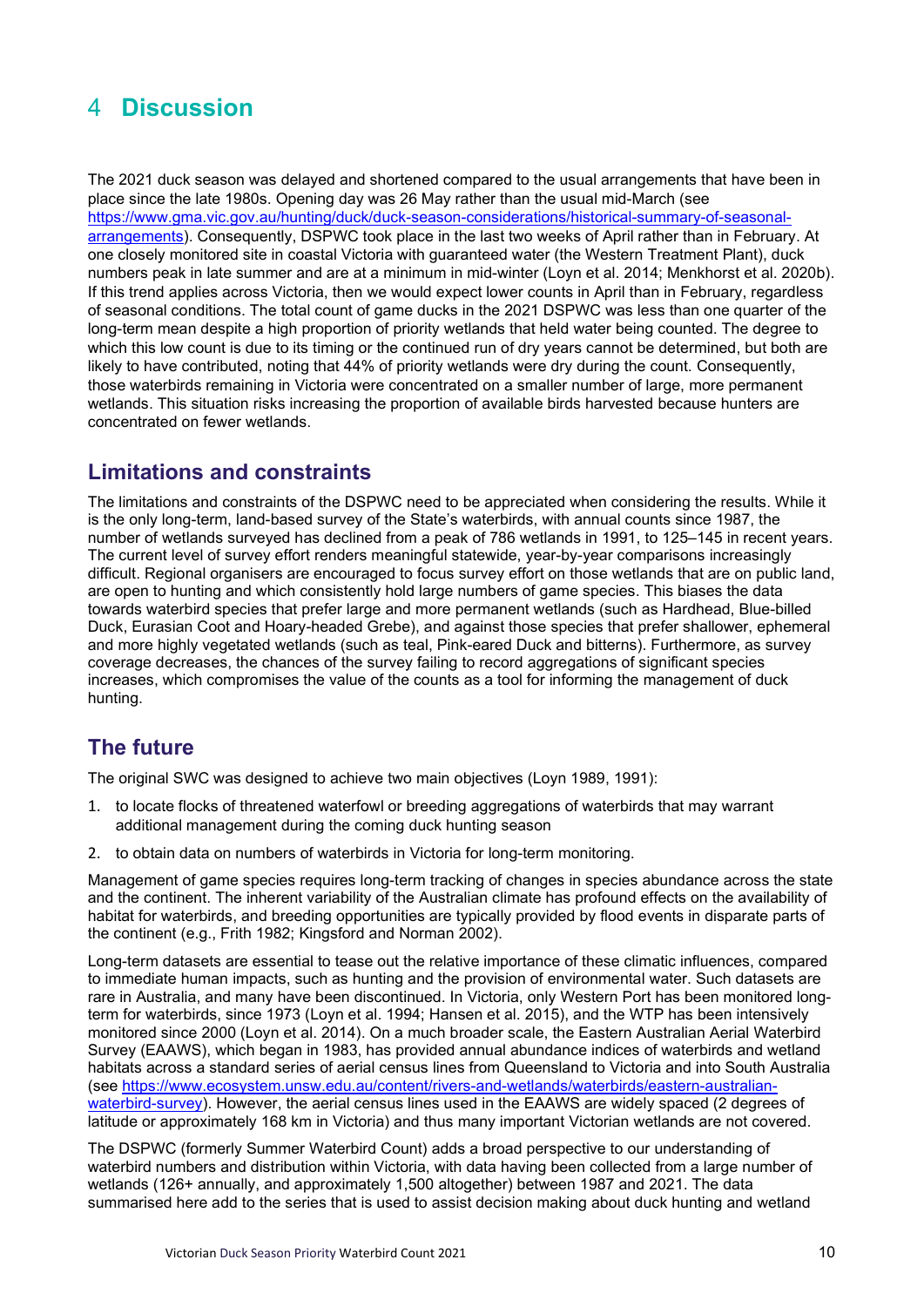management in the state, as envisaged by Loyn (1991). Only a sample of the State's wetlands is surveyed each year, and it should be stressed that most of these counts do not provide data on absolute numbers of waterbirds or total species diversity. While the primary aim is to identify wetlands that warrant consideration for further regulation of hunting (objective 1), it also has value as an index of abundance for comparisons between years (objective 2), with appropriate recognition of the data limitations, for example, Murray et al. (2012).

As well as informing the further regulation of hunting, DSPWC data have proved helpful in other waterfowl monitoring programs (e.g. Pacioni et al. 2017, and BirdLife Australia's Australian Waterbird Index project).

The switch from reporting on eight focal non-game species to 12 threatened species considered susceptible to disturbance is a pragmatic decision that reflects our declining capacity to collect meaningful state-wide monitoring data for waterbirds in general. This new approach focuses on the collection of data with immediate application to reducing the impacts of duck hunting on both game species and non-game species, however, the trade-off for this is that the data collected are not as informative when assessing statewide waterbird population trends under objective 2.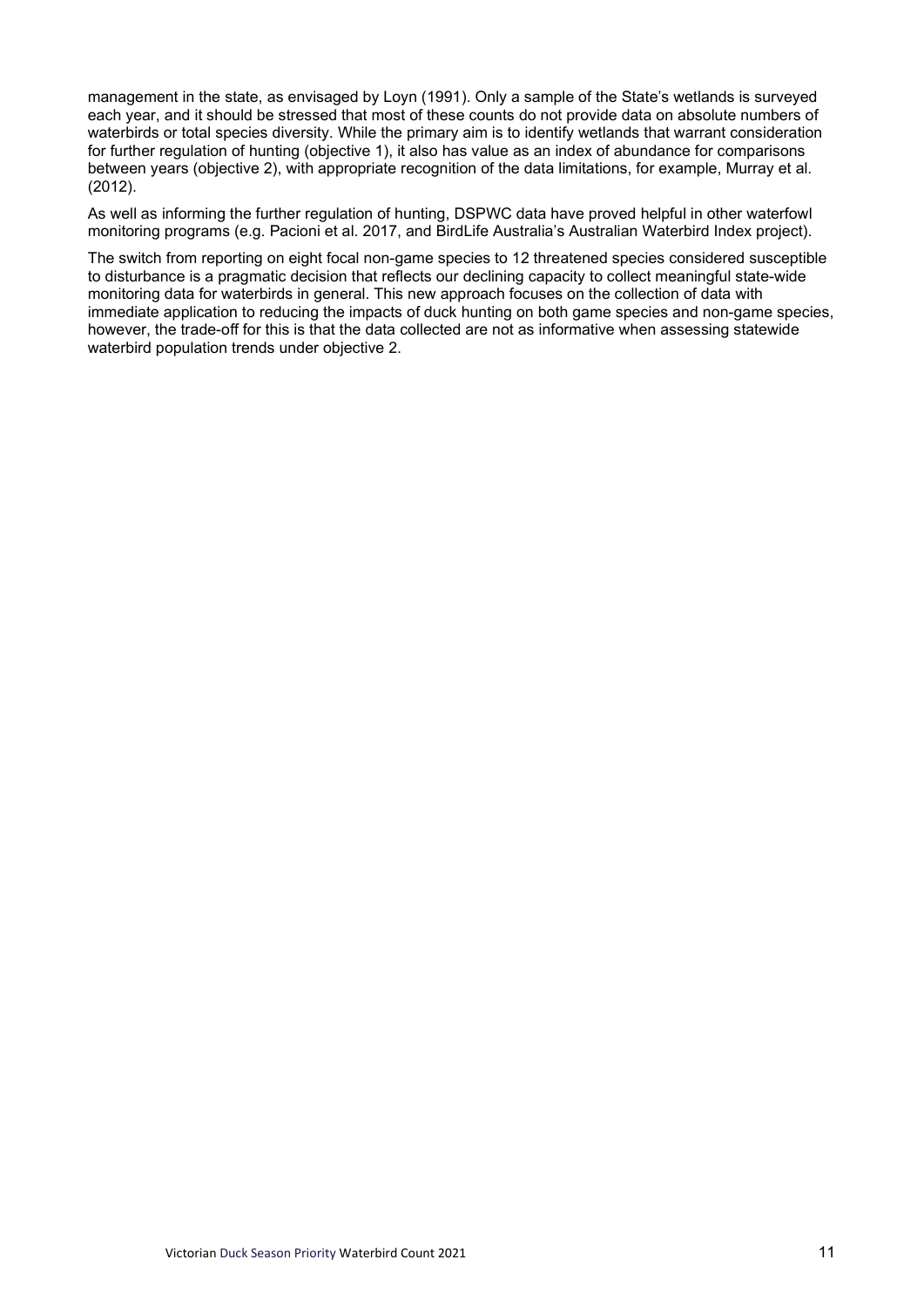## 5 References

Frith, H.J. (1982). Waterfowl in Australia. Angus & Robertson, Sydney.

- Hansen, B.D., Menkhorst, P., Maloney, P. and Loyn, R.H. (2015). Long-term declines in multiple waterbird species in a tidal embayment, south-east Australia. Austral Ecology 40, 515–527.
- Hewish, M. (1988). Waterfowl count in Victoria, February 1988. RAOU Report No. 52.
- Kingsford, R.T. and Norman, F.I. (2002). Australian waterbirds products of the nation's ecology. *Emu* 102, 29–46.
- Loyn, R.H. (1989). The management of duck hunting in Victoria a review. Arthur Rylah Institute of Environmental Research Technical Series No. 70. Department of Conservation, Forests and Lands, Melbourne.
- Loyn, R.H. (1991). Assessing and managing the impact of duck hunting in Victoria a new approach. Wildfowl 42, 155–61.
- Loyn, R.H., Dann, P. and Bingham, P. (1994). Ten years of waterbird counts in Western Port, Victoria, 1973– 83. I. Waterfowl and large wading birds. Australian Bird Watcher 15, 333–350.
- Loyn, R.H., Rogers, D.I, Swindley, R.J., Stamation, K., Macak, P. and Menkhorst, P. (2014). Waterbird monitoring at the Western Treatment Plant, 2000–12: the effects of climate and sewage treatment processes on waterbird populations. Arthur Rylah Institute for Environmental Research Technical Report Series No. 256. Department of Environment and Primary Industries, Heidelberg.
- Martindale, J. (1988). Waterfowl count in Victoria, January 1987. RAOU Report No. 37.
- Menkhorst, P.W. 2019. Waterbird susceptibility to disturbance from duck hunting in Victoria. Arthur Rylah Institute for Environmental Research Technical Report Series Number 305.
- Menkhorst, P. and Purdey, D. (2016). Victorian Summer Waterbird Count 2016. Arthur Rylah Institute for Environmental Research. Unpublished Client Report. Department of Environment, Land, Water & Planning, Heidelberg, Victoria.
- Menkhorst, P., Brown, G. and Stamation, K. (2017). Victorian Summer Waterbird Count 2017. Arthur Rylah Institute for Environmental Research. Unpublished Client Report. Department of Environment, Land, Water & Planning, Heidelberg, Victoria.
- Menkhorst, P., Brown, G. and Stamation, K. (2018). Victorian Summer Waterbird Count 2018. Arthur Rylah Institute for Environmental Research. Unpublished Client Report. Department of Environment, Land, Water & Planning, Heidelberg, Victoria.
- Menkhorst, P., Stamation, K. and Brown, G. 2019. Victorian Summer Waterbird Count 2019. Unpublished report to Regulatory Strategy and Design Branch, Department of Environment, Land, Water and Planning, Arthur Rylah Institute for Environmental Research, Heidelberg.
- Menkhorst, P., Stamation, K. and Eketone, T.A.M. (2020a). Victorian Duck Season Priority Waterbird Count, 2020. Arthur Rylah Institute for Environmental Research, Department of Environment, Land, Water and Planning, Heidelberg, Victoria.
- Menkhorst, P., Macak, P., Rogers, D., Stamation, K. and Fanson, B. (2020b). Monitoring waterbird populations at the Western Treatment Plant – 2019-2020 annual report. Unpublished report to Melbourne Water, Arthur Rylah Institute for Environmental Research, Heidelberg.
- Murray, C.G., Loyn, R.H., Kasel, S., Hepworth, G., Stamation, K. and Hamilton, A.J. (2012). What can a database compiled over 22 years tell us about the use of different types of wetlands by waterfowl in southeastern Australian summers? Emu 112, 209–217.
- Norman, F.I. (1996). A report on some results of the 1996 Summer Waterfowl Count in Victoria. Unpublished Report, Parks, Flora and Fauna Branch.
- Norman, F.I. (1997). A report on some results of the 1997 Summer Waterfowl Count in Victoria. Unpublished Report, Parks, Flora and Fauna Branch.
- Norman, F.I. (1998). A report on some results of the 1998 Summer Waterfowl Count in Victoria. Unpublished Report, Parks, Flora and Fauna Branch.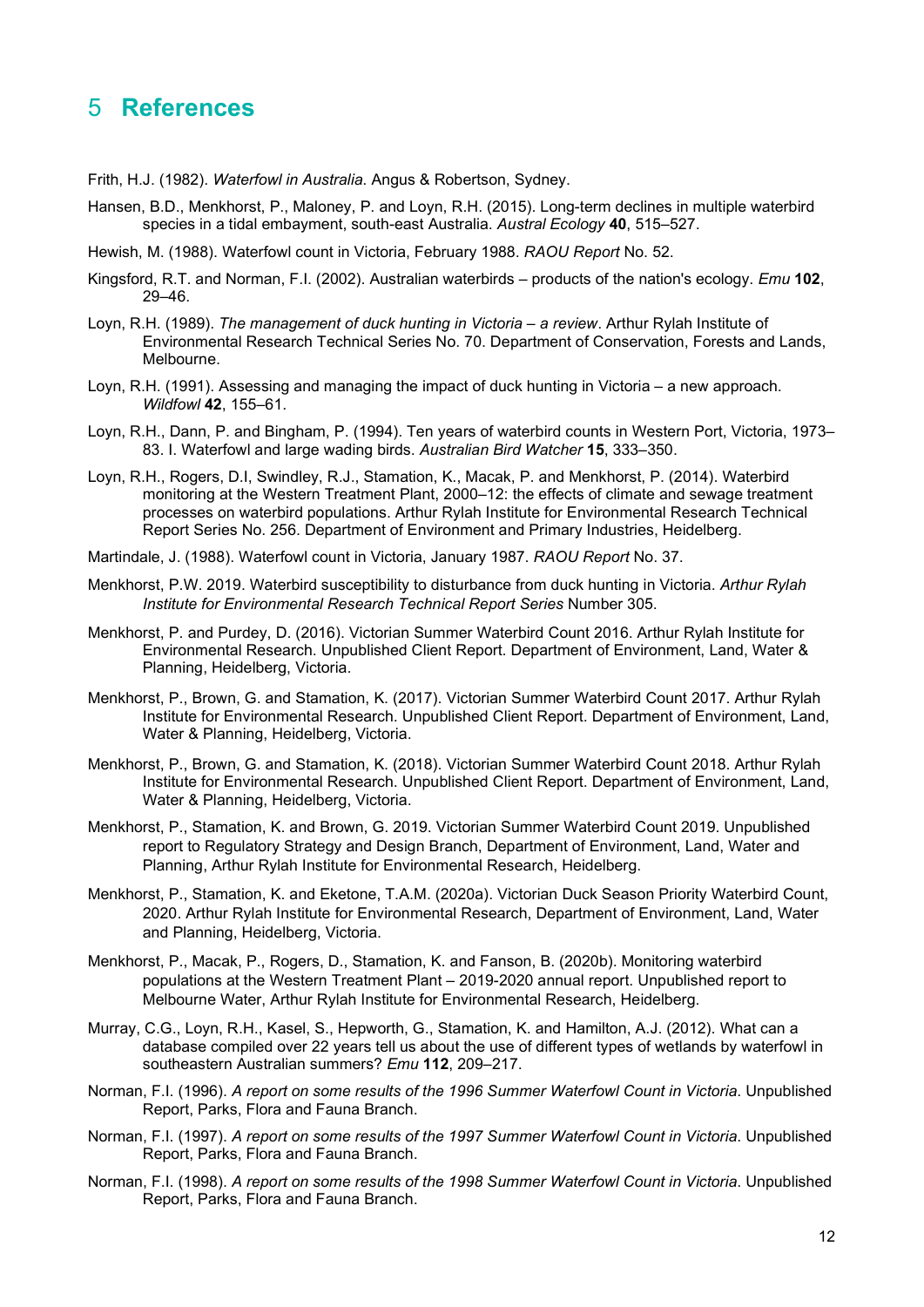- Norman, F.I. (1999). A report on some results of the 1999 Summer Waterfowl Count in Victoria. Unpublished Report, Parks, Flora and Fauna Branch.
- Norman, F.I. (2000). A report on some results of the 2000 Summer Waterfowl Count in Victoria. Unpublished Report, Parks, Flora and Fauna Branch.
- Norman, F.I. (2001). A report on some results of the 2001 Summer Waterfowl Count in Victoria. Unpublished Report, Parks, Flora and Fauna Branch.
- Norman, F.I. (2002). A report on some results of the 2002 Summer Waterfowl Count in Victoria. Unpublished Report, Biodiversity and Natural Resources Branch.
- Norman, F.I. (2003). A report on some results of the 2003 Summer Waterfowl Count in Victoria. Unpublished Report, Biodiversity and Natural Resources Branch.
- Norman, F.I. (2004). A report on some results of the 2004 Summer Waterfowl Count in Victoria. Unpublished Report, Biodiversity and Natural Resources Branch.
- Norman, F.I. (2005). A report on some results of the 2005 Summer Waterfowl Count in Victoria. Unpublished Report, Biodiversity and Natural Resources Branch.
- Norman, F.I. (2006). A report on some results of the 2006 Summer Waterfowl Count in Victoria. Unpublished Report, Biodiversity and Natural Resources Branch.
- Norman, F.I. and Purdey, D.C. (2007). The 2007 Summer Waterbird Count in Victoria. Unpublished Report, Biodiversity and Natural Resources Branch.
- O'Brien, M. (1994). Summer Waterfowl Count 1994. Unpublished Report, Arthur Rylah Institute for Environmental Research, Department of Conservation and Natural Resources, Melbourne.
- Pacioni, C., Ramsay, D.S.L. and Menkhorst, P. (2017). Assessment of the status of the Australasian (bluewinged) shoveler (Anas rhynchotis) in south-eastern Australia. Unpublished report to Game Management Authority, Arthur Rylah Institute for Environmental Research, Heidelberg.
- Pert, P. (1995). Results of the 1995 Summer Waterfowl Count in Victoria. Unpublished Report, Arthur Rylah Institute for Environmental Research, Department of Conservation and Natural Resources, Melbourne.
- Peter, J. (1989). Waterfowl count in Victoria, February 1989. RAOU Report No. 57. RAOU, Moonee Ponds, Victoria.
- Peter, J. (1990). Waterfowl count in Victoria, February 1990. RAOU Report No. 72. RAOU, Moonee Ponds, Victoria.
- Peter, J. (1991). Waterfowl count in Victoria, February 1991, RAOU Report No. 79, RAOU, Moonee Ponds, Victoria.
- Peter, J. (1992). Waterfowl count in Victoria, February 1992. RAOU Report No. 85. RAOU, Moonee Ponds, Victoria.
- Price, R. (1993). 1993 Summer Waterfowl Count. Unpublished Report, Arthur Rylah Institute for Environmental Research, Department of Conservation and Natural Resources, Melbourne.
- Purdey, D.C. and Loyn, R.H. (2008). A report on some results of the 2008 Summer Waterfowl Count in Victoria. Unpublished Report, Biodiversity and Natural Resources Branch, Department of Sustainability and Environment, Heidelberg, Victoria.
- Purdey, D.C. and Loyn, R.H. (2009). The 2009 Summer Waterbird Count in Victoria. Unpublished Report, Biodiversity and Natural Resources Branch, Department of Sustainability and Environment, Heidelberg, Victoria.
- Purdey, D.C. and Loyn, R.H. (2010). The 2010 Summer Waterbird Count in Victoria. Unpublished Report, Biodiversity and Natural Resources Branch, Department of Sustainability and Environment, Heidelberg, Victoria.
- Purdey, D. and Loyn, R. (2011). The 2011 Summer Waterbird Count in Victoria. Arthur Rylah Institute for Environmental Research Technical Report Series No. 231. Department of Sustainability and Environment, Heidelberg, Victoria.
- Purdey, D. and Loyn, R. (2013). The 2012 Summer Waterbird Count in Victoria. Arthur Rylah Institute for Environmental Research Technical Report Series No. 242. Department of Sustainability and Environment, Heidelberg, Victoria.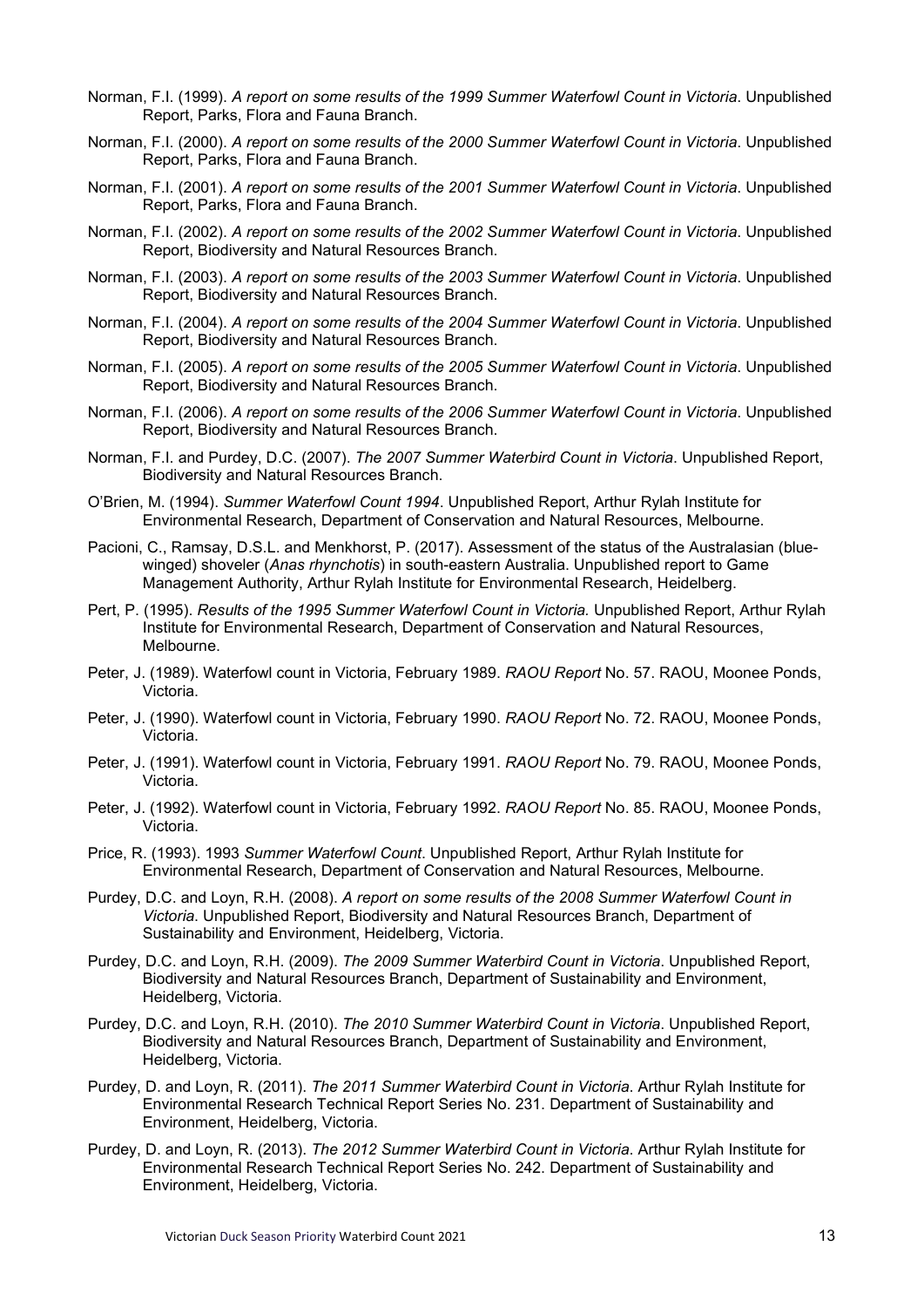- Purdey, D. and Menkhorst, P. (2014). The 2013 Summer Waterbird Count in Victoria. Unpublished Report to Game Victoria. Arthur Rylah Institute for Environmental Research, Department of Sustainability and Environment, Heidelberg, Victoria.
- Purdey, D. and Menkhorst, P. (2015). Victorian Summer Waterbird Counts: 2014 and 2015. Unpublished Report to the Ecological Policy Branch, Department of Environment, Land, Water and Planning. Arthur Rylah Institute for Environmental Research, Heidelberg, Victoria.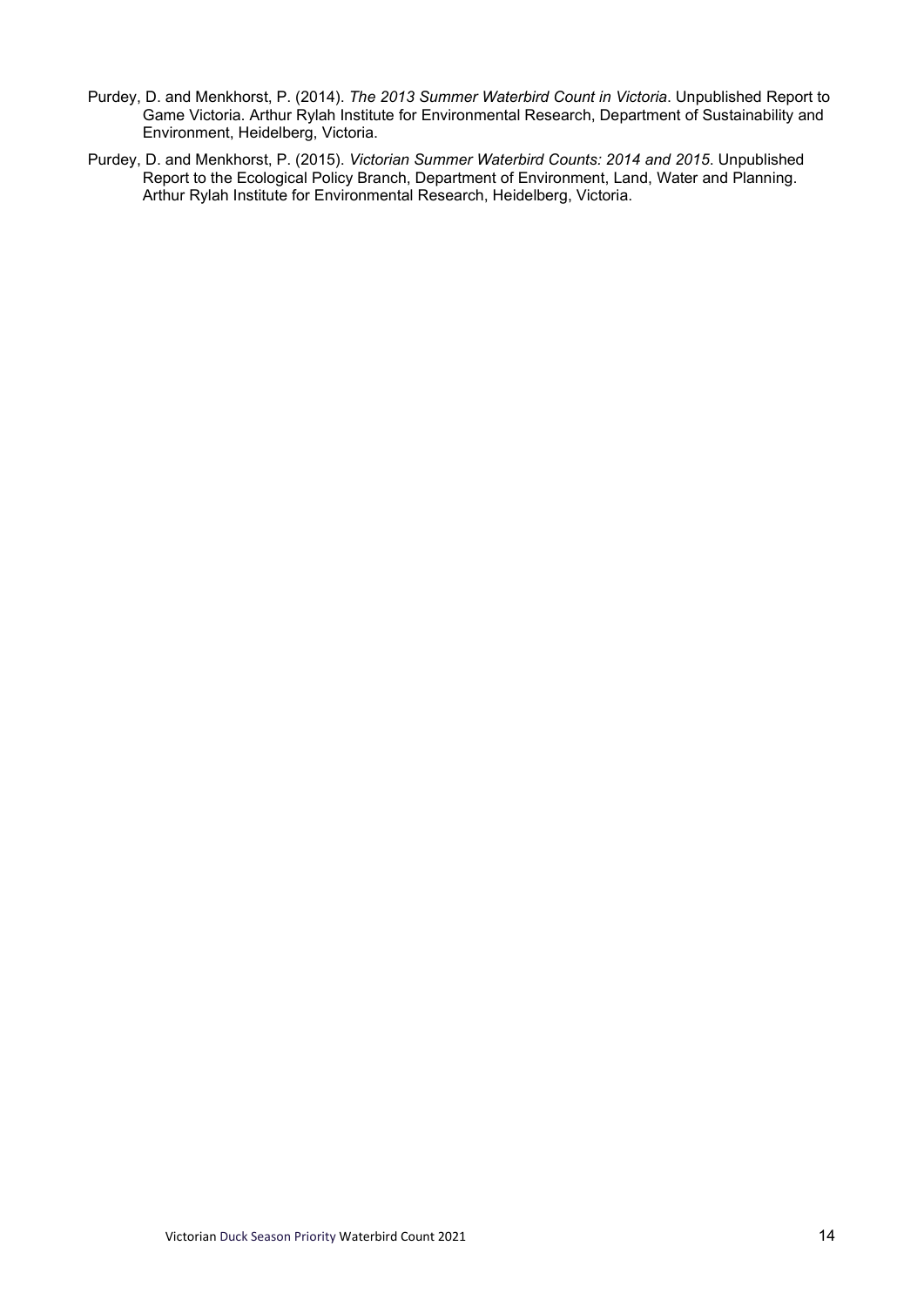## 6 Appendices

| <b>DELWP</b> region      | <b>Wetland name</b>                    | Latitude  | Longitude | <b>Counted</b> | <b>Dry at Count</b> |
|--------------------------|----------------------------------------|-----------|-----------|----------------|---------------------|
| <b>Barwon South West</b> | <b>Brown Swamp</b>                     | $-38.27$  | 144.13    | N              | Y                   |
| <b>Barwon South West</b> | <b>Bryans Swamp</b>                    | $-37.56$  | 142.27    | Y              |                     |
| <b>Barwon South West</b> | <b>Bullrush Swamp</b>                  | $-37.77$  | 142.23    | Y              |                     |
| <b>Barwon South West</b> | Carter Swamp                           | $-38.24$  | 143.30    | $\mathsf{N}$   | Y                   |
| Barwon South West        | <b>Cundare Pool</b>                    | $-38.09$  | 143.59    | Y              |                     |
| <b>Barwon South West</b> | Deep Lake (Nerrin Nerrin)              | $-37.79$  | 143.04    | Y              |                     |
| <b>Barwon South West</b> | Deep Lake (Derrinallum)                | $-37.93$  | 143.17    | Y              |                     |
| <b>Barwon South West</b> | Eurack Swamp                           | $-38.13$  | 143.70    | N              | Y                   |
| <b>Barwon South West</b> | <b>Hospital Swamp</b>                  | $-38.23$  | 144.41    | Y              |                     |
| <b>Barwon South West</b> | Krause Swamp (e. of Bullrush<br>Swamp) | $-37.76$  | 142.25    | Υ              |                     |
| <b>Barwon South West</b> | Lake Balkil Narra                      | $-38.125$ | 143.373   | Y              |                     |
| <b>Barwon South West</b> | Lake Bookar                            | $-38.13$  | 143.12    | Y              |                     |
| <b>Barwon South West</b> | Lake Colac                             | $-38.30$  | 143.59    | Y              |                     |
| <b>Barwon South West</b> | Lake Colongulac                        | $-38.17$  | 143.16    | Y              |                     |
| <b>Barwon South West</b> | Lake Connewarre                        | $-38.23$  | 144.45    | Y              |                     |
| <b>Barwon South West</b> | Lake Coradgill                         | $-38.11$  | 143.36    | Y              |                     |
| <b>Barwon South West</b> | Lake Elingamite                        | $-38.35$  | 143.01    | Y              |                     |
| <b>Barwon South West</b> | Lake Gherang                           | $-38.25$  | 144.06    | $\mathsf{N}$   | Y                   |
| <b>Barwon South West</b> | Lake Kariah                            | $-38.17$  | 143.21    | Y              |                     |
| <b>Barwon South West</b> | Lake Linlithgow                        | $-37.75$  | 142.22    | Y              |                     |
| <b>Barwon South West</b> | Lake Martin                            | $-38.07$  | 143.58    | Y              |                     |
| <b>Barwon South West</b> | Lake Modewarre                         | $-38.24$  | 144.11    |                |                     |
| <b>Barwon South West</b> | Lake Murdeduke                         | $-38.17$  | 143.89    | Y              |                     |
| <b>Barwon South West</b> | Lake Punpundal                         | $-38.13$  | 143.37    | Y              |                     |
| <b>Barwon South West</b> | Lake Rosine                            | $-38.03$  | 143.57    | Y              |                     |
| <b>Barwon South West</b> | Lake Round                             | $-38.13$  | 143.21    | Y              |                     |
| <b>Barwon South West</b> | Lake Struan                            | $-38.01$  | 143.42    | Y              |                     |
| <b>Barwon South West</b> | Lake Terang Goodwich                   | $-38.12$  | 143.37    | Y              |                     |
| <b>Barwon South West</b> | Lake Terangpom                         | $-38.13$  | 143.32    | Y              |                     |
| <b>Barwon South West</b> | Lake Thurrumbong (Colac)               |           |           | Y              | Y                   |
| <b>Barwon South West</b> | Lake Tooilorook (nr Lismore)           | $-37.98$  | 143.27    | Y              |                     |
| <b>Barwon South West</b> | Lake Weering                           | $-38.08$  | 143.68    | Y              |                     |
| <b>Barwon South West</b> | Lough Calvert                          | $-38.18$  | 143.69    | N              | Y                   |
| <b>Barwon South West</b> | Reedy Lake (Geelong)                   | $-38.21$  | 144.42    | Y              |                     |

## List of priority wetlands and whether counted or dry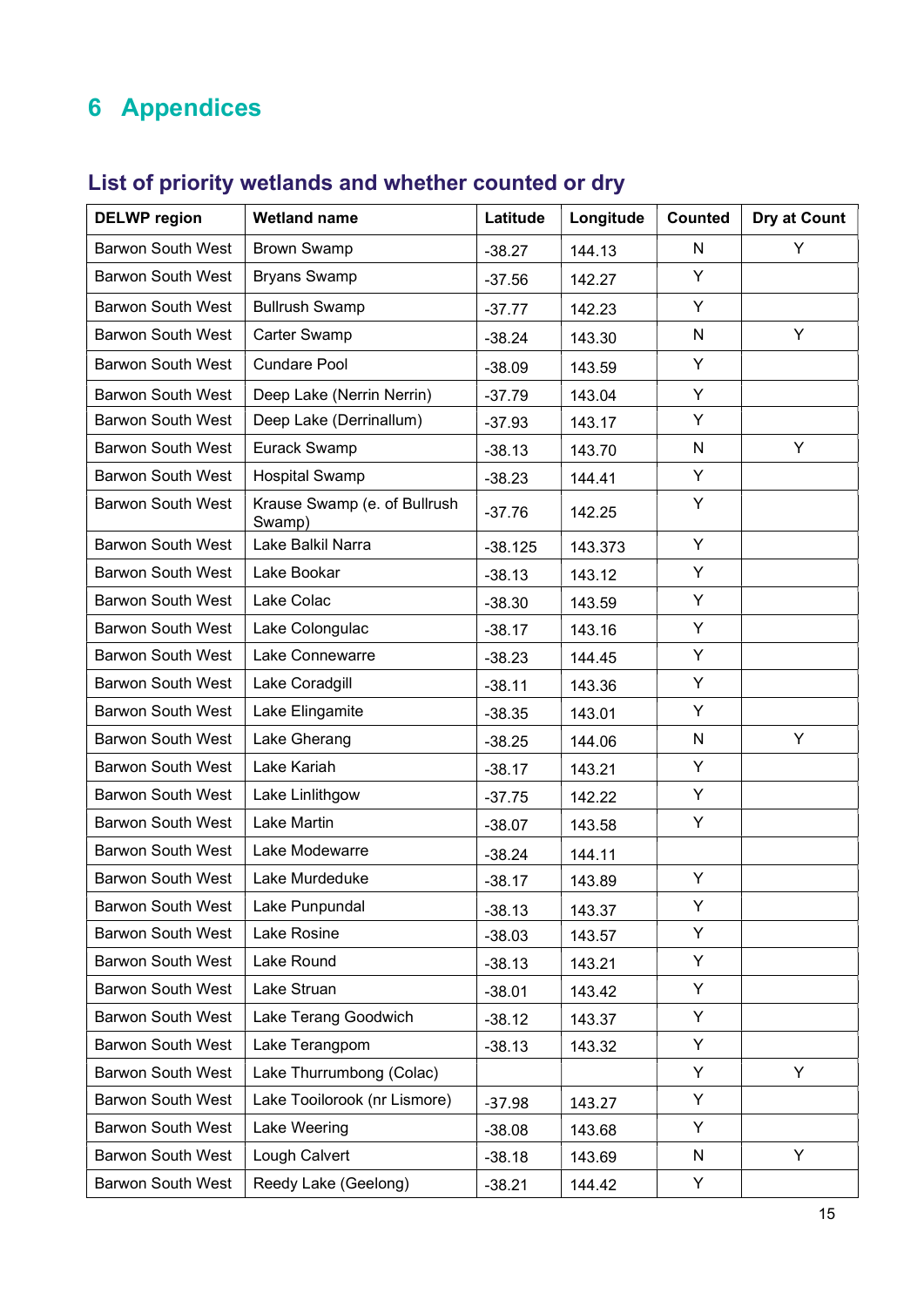| <b>DELWP</b> region      | <b>Wetland name</b>                     | Latitude | Longitude | <b>Counted</b> | Dry at Count |
|--------------------------|-----------------------------------------|----------|-----------|----------------|--------------|
| <b>Barwon South West</b> | <b>Tower Hill</b>                       | $-38.32$ | 142.36    | Y              |              |
| <b>Region totals</b>     |                                         |          |           | 29             | 6            |
| Gippsland                | <b>Blond Bay SGR</b>                    | $-38.01$ | 147.52    | Y              |              |
| Gippsland                | Clydebank Morass                        | $-38.04$ | 147.22    | Y              |              |
| Gippsland                | Dowds Morass SGR                        | $-38.14$ | 147.23    | Y              |              |
| Gippsland                | Freshwater Swamp SGR                    | $-38.56$ | 146.96    | N              |              |
| Gippsland                | <b>Heart Morass</b>                     | $-38.12$ | 147.20    | Y              |              |
| Gippsland                | Hollands Landing (Lagoon)               | $-38.06$ | 147.45    | Y              |              |
| Gippsland                | <b>Jack Smith SGR</b>                   | $-38.50$ | 147.00    | Y              |              |
| Gippsland                | Lake Coleman                            | $-38.16$ | 147.33    | Y              |              |
| Gippsland                | Lake Corringle                          | $-37.78$ | 148.49    | N              |              |
| Gippsland                | Lake Curlip                             | $-37.75$ | 148.57    | Y              |              |
| Gippsland                | Lake Kakydra                            | $-38.07$ | 147.20    | Y              |              |
| Gippsland                | Lake Wat Wat                            | $-37.76$ | 148.52    | Y              |              |
| Gippsland                | <b>Macleods Morass</b>                  | $-37.84$ | 147.63    | Y              |              |
| Gippsland                | Morleys Swamp                           | $-38.09$ | 147.44    | Y              |              |
| Gippsland                | Victoria Lagoon                         | $-38.04$ | 147.45    | Y              |              |
| <b>Region totals</b>     |                                         |          |           | 13             | $\mathbf 0$  |
| Grampians                | <b>Black Swamp (Balmoral)</b>           | $-37.22$ | 141.83    | $\mathsf{N}$   | Y            |
| Grampians                | Booroopki Swamp                         | $-36.73$ | 141.22    | N              | Y            |
| Grampians                | <b>Bradys Swamp</b>                     | $-37.59$ | 142.45    | Y              |              |
| Grampians                | Connan Swamp                            | $-36.69$ | 141.79    | N              |              |
| Grampians                | Dock Lake                               | $-36.77$ | 142.30    | N              | Y            |
| Grampians                | <b>Greens Swamp Wildlife</b><br>Reserve | 37.00    | 141.78    | Y              |              |
| Grampians                | Holdsworth Swamp                        | $-37.70$ | 143.01    | Y              |              |
| Grampians                | Jacka Lake                              | $-36.80$ | 141.81    | N              | Y            |
| Grampians                | Lake Albacutya                          | $-35.75$ | 141.97    | N              | Y            |
| Grampians                | Lake Batyo Catyo                        | $-36.52$ | 142.94    | N              | Y            |
| Grampians                | Lake Bolac                              | $-37.72$ | 142.88    | Y              |              |
| Grampians                | Lake Buninjon                           | $-37.48$ | 142.78    | Y              |              |
| Grampians                | Lake Burrumbeet                         | $-37.50$ | 143.64    | Y              |              |
| Grampians                | Lake Carpolac                           | $-36.85$ | 141.32    | Y              |              |
| Grampians                | Lake Clarke                             | $-36.87$ | 141.86    | N              |              |
| Grampians                | Lake Fyans                              | $-37.14$ | 142.63    | Y              |              |
| Grampians                | Lake Goldsmith                          | $-37.54$ | 143.36    | N              | Y            |
| Grampians                | Lake Hancock                            | $-36.54$ | 142.93    | N              | Y            |
| Grampians                | Lake Hindmarsh                          | $-36.04$ | 141.91    | N              | Y            |
| Grampians                | Lake Karnac                             | $-36.83$ | 141.51    | N              | Y.           |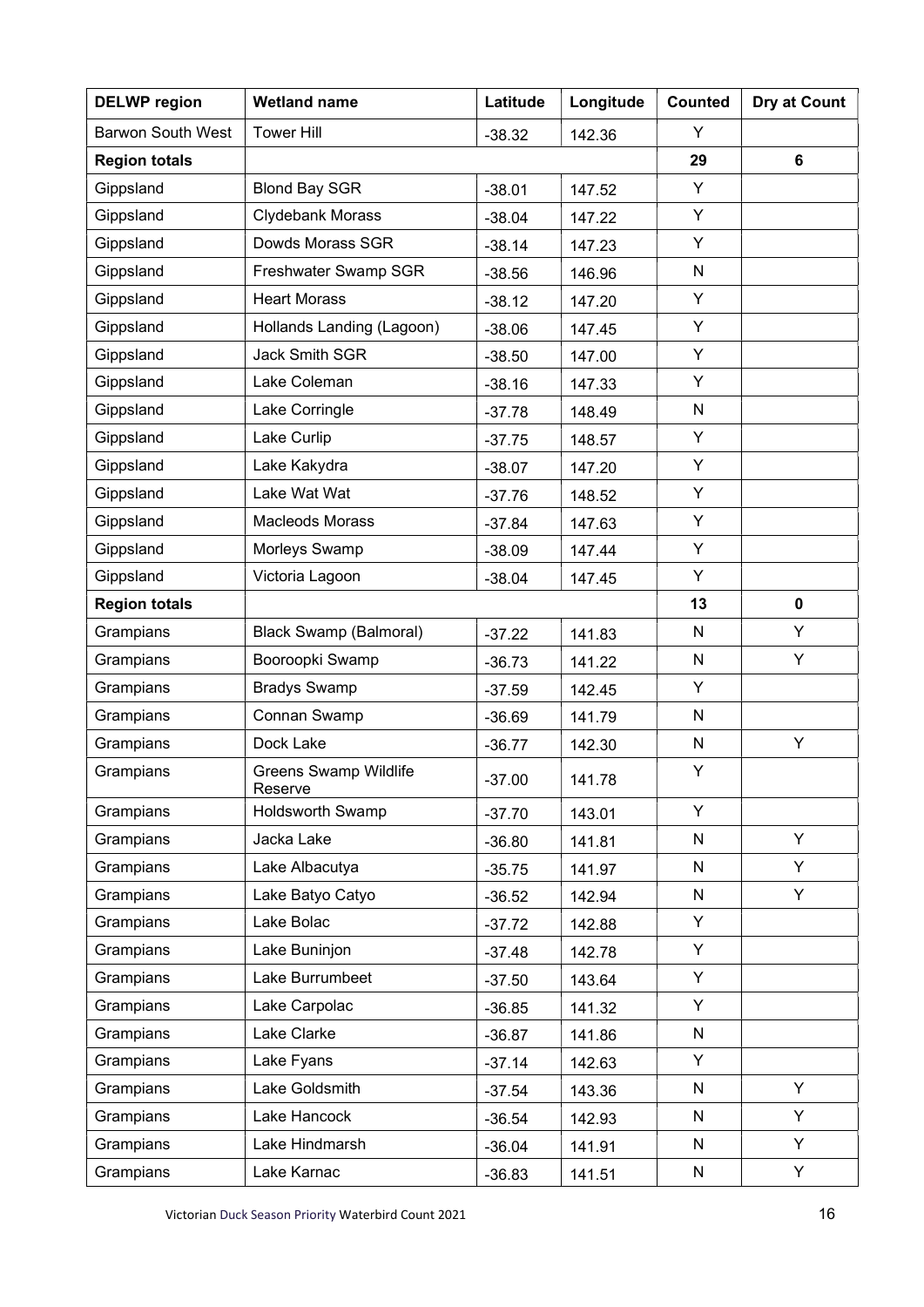| <b>DELWP</b> region  | <b>Wetland name</b>                     | Latitude | Longitude | <b>Counted</b> | Dry at Count |
|----------------------|-----------------------------------------|----------|-----------|----------------|--------------|
| Grampians            | Lake Kennedy                            | $-37.77$ | 142.18    | N              | Y            |
| Grampians            | Lake Koynock                            | $-36.82$ | 141.51    | N              | Y            |
| Grampians            | Lake Lonsdale                           | $-37.03$ | 142.63    | Y              |              |
| Grampians            | Lake Muirhead                           | $-37.49$ | 142.61    | N              |              |
| Grampians            | Lake Natimuk                            | $-36.70$ | 141.94    | N              | Y            |
| Grampians            | Lake Oundell                            | $-37.75$ | 143.02    | N              | Y            |
| Grampians            | Lake Turangmoroke                       | $-37.73$ | 142.89    | N              |              |
| Grampians            | Lake Wongan                             | $-37.61$ | 143.15    | Y              |              |
| Grampians            | <b>McGlashins Swamp</b>                 | $-37.09$ | 141.76    | N              | Y            |
| Grampians            | Merin Merin Swamp                       | $-37.23$ | 143.80    | N              | Y            |
| Grampians            | Pine Lake                               | $-36.79$ | 142.35    | N              | Y            |
| Grampians            | Shooters Swamp                          | $-37.50$ | 142.77    | Y              |              |
| Grampians            | Taylors Swamp (nr Lake<br>Wongan)       |          |           | Υ              |              |
| Grampians            | <b>Toolondo Reservoir</b>               | $-37.02$ | 141.95    | Y              |              |
| Grampians            | <b>Walkers Swamp</b>                    | $-37.57$ | 142.48    | Y              |              |
| Grampians            | <b>Wally Allans Swamp</b>               | $-36.77$ | 141.48    | N              | Y            |
| Grampians            | Waurn Swamp                             | $-36.70$ | 141.21    | N              | Y            |
| Grampians            | <b>Winter Lake</b>                      | $-36.88$ | 141.27    | ${\sf N}$      | Y            |
| Grampians            | Yarrackigarra Swamp                     | $-36.72$ | 141.24    | N              | Y            |
| <b>Region totals</b> |                                         |          |           | 14             | 21           |
| Hume                 | <b>Big Reedy Lagoon</b>                 | $-35.98$ | 145.92    | N              | Y            |
| Hume                 | <b>Black Swamp (Black Dog</b><br>Creek) | $-36.16$ | 146.32    | N              |              |
| Hume                 | <b>Black Swamp (Nine Mile</b><br>Creek) | $-36.14$ | 145.45    | Y              | Y            |
| Hume                 | <b>Buffalo Dam</b>                      | $-36.71$ | 146.66    | Y              |              |
| Hume                 | Doctors Swamp                           | $-36.62$ | 145.18    |                |              |
| Hume                 | Dowdle Swamp                            | $-36.10$ | 146.03    | N              | Y.           |
| Hume                 | Jubilee Swamp                           | $-36.57$ | 145.76    |                |              |
| Hume                 | Lake Moodemere                          | $-36.05$ | 146.39    | Y              |              |
| Hume                 | Lake Nagambie                           | $-36.78$ | 145.14    | Y              |              |
| Hume                 | Lehmann Swamp                           | $-36.56$ | 145.61    | N              | Y            |
| Hume                 | Loch Garry                              | $-36.23$ | 145.31    | N              | Y            |
| Hume                 | McBurney Swamp                          | $-36.58$ | 145.56    | N              | Y.           |
| Hume                 | Moodie Swamp                            | $-36.23$ | 145.79    |                |              |
| Hume                 | Morphett Swamp                          | $-36.54$ | 145.78    | N              | Y            |
| Hume                 | Reedy Lake (Nagambie)                   | $-36.72$ | 145.10    | N              |              |
| Hume                 | Reedy Swamp (Shepparton)                | $-36.34$ | 145.36    | Y              |              |
| Hume                 | Rowan Swamp                             | $-36.29$ | 145.98    | N              | Y.           |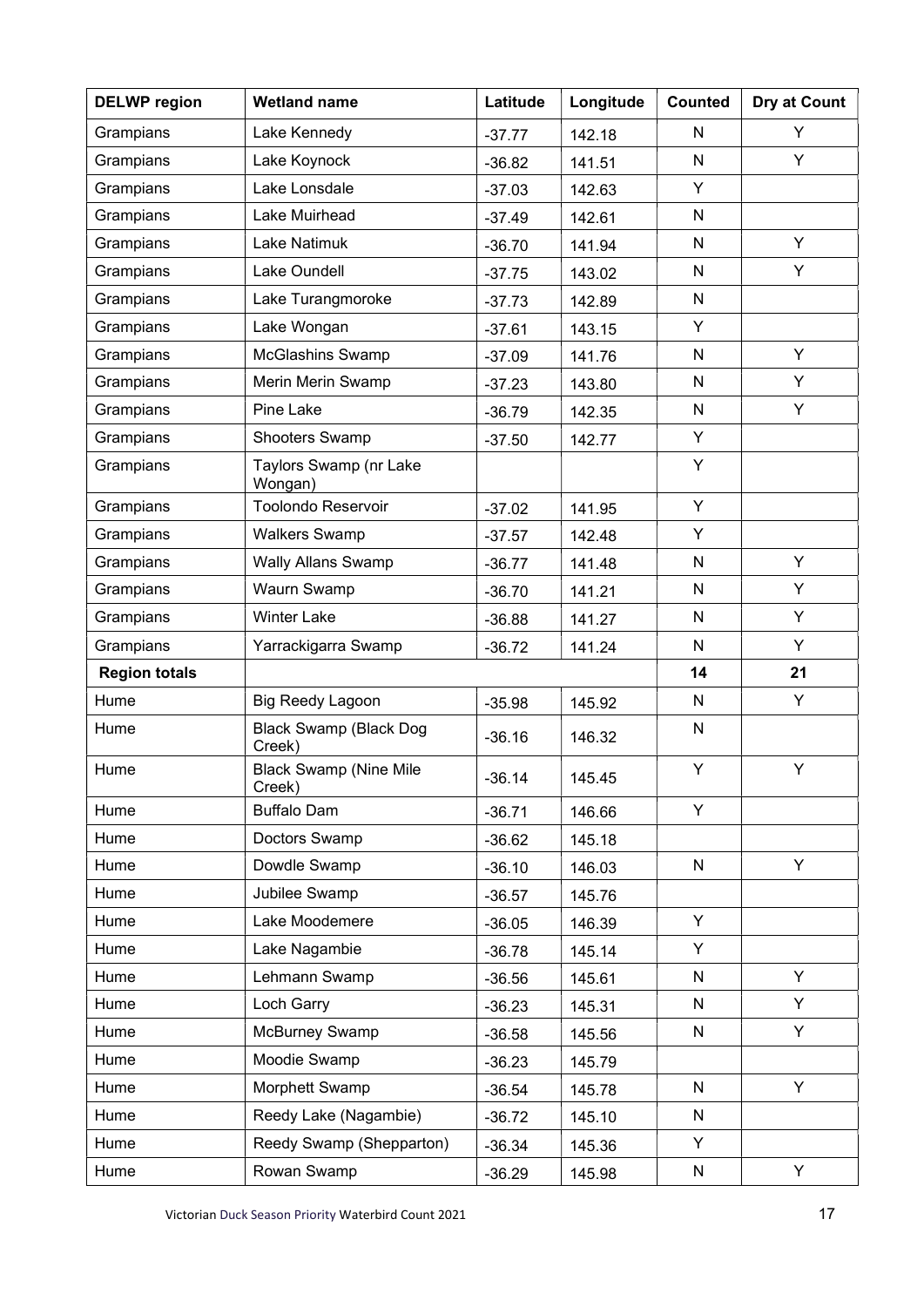| <b>DELWP</b> region  | <b>Wetland name</b>                  | Latitude | Longitude | <b>Counted</b> | Dry at Count |
|----------------------|--------------------------------------|----------|-----------|----------------|--------------|
| Hume                 | Tungamah Swamp                       | $-36.15$ | 145.92    | N              | Y            |
| <b>Region totals</b> |                                      |          |           | 6              | 9            |
| Loddon Mallee        | <b>Browns Lake</b>                   | $-36.46$ | 143.03    | N              | Y            |
| Loddon Mallee        | <b>First Marsh</b>                   | $-35.64$ | 143.74    | N              | Y            |
| Loddon Mallee        | Gaynors Swamp                        | $-36.52$ | 144.83    | N              | Y            |
| Loddon Mallee        | Green Lake (north of Lake<br>Cooper) | $-36.44$ | 144.84    | Υ              |              |
| Loddon Mallee        | Heywoods Lake                        | $-34.79$ | 143.21    | N              | Y            |
| Loddon Mallee        | <b>Hird Swamp</b>                    | $-35.86$ | 144.09    | Y              |              |
| Loddon Mallee        | Horseshoe Bend Billabong             | $-34.14$ | 142.06    | Y              |              |
| Loddon Mallee        | Johnson's Swamp                      | $-35.82$ | 144.07    | N              | Y            |
| Loddon Mallee        | Lake Bael Bael                       | $-35.69$ | 143.74    | N              | Y            |
| Loddon Mallee        | Lake Boort                           | $-36.13$ | 143.74    | N              | Y            |
| Loddon Mallee        | Lake Buloke                          | $-36.27$ | 142.96    | N              | Y            |
| Loddon Mallee        | Lake Carpul                          | $-34.73$ | 142.89    | N              | Y            |
| Loddon Mallee        | Lake Cooper                          | $-36.50$ | 144.81    | N              | Y            |
| Loddon Mallee        | Lake Coorong (Hopeton)               | $-35.73$ | 142.40    | N              |              |
| Loddon Mallee        | Lake Cullen                          | $-35.64$ | 143.77    | Y              |              |
| Loddon Mallee        | Lake Elizabeth                       | $-35.70$ | 143.82    | Y              |              |
| Loddon Mallee        | Lake Gil Gil                         | $-36.33$ | 143.04    | N              | Y            |
| Loddon Mallee        | Lake Grassy                          | $-36.46$ | 143.06    | N              | Y            |
| <b>Loddon Mallee</b> | Lake Leaghur                         | $-35.98$ | 143.80    | N              | Y            |
| Loddon Mallee        | Lake Meran                           | $-35.88$ | 143.81    | Y              |              |
| Loddon Mallee        | Lake Murphy                          | $-35.81$ | 143.87    | N              | Y            |
| Loddon Mallee        | Lake Nurrumbeet                      | $-36.47$ | 143.06    | N              | Y            |
| Loddon Mallee        | Lake Powell                          | $-34.70$ | 142.88    | N              | Y            |
| Loddon Mallee        | Lake Tutchewop                       | $-35.51$ | 143.75    | N              | Y            |
| Loddon Mallee        | Lake Wandella                        | $-35.74$ | 143.88    | N              | Y            |
| <b>Loddon Mallee</b> | Lake Yando                           | $-36.04$ | 143.78    | Y              |              |
| Loddon Mallee        | Little Lake Buloke                   | $-36.32$ | 142.95    | Y              |              |
| Loddon Mallee        | Little Lake Meran                    | $-35.85$ | 143.82    | N              | Y            |
| Loddon Mallee        | Mansfield Swamp                      | $-36.44$ | 144.88    | N              | Y            |
| Loddon Mallee        | <b>McDonalds Swamp</b>               | $-35.70$ | 144.07    | N              | Y            |
| Loddon Mallee        | Meridian Basin                       | $-34.26$ | 141.98    | N              | Y            |
| Loddon Mallee        | Racecourse Lake                      | $-35.61$ | 143.79    | Y              |              |
| Loddon Mallee        | Richardsons Lagoon                   | $-36.03$ | 144.57    | Y              |              |
| Loddon Mallee        | Round Lake 1 (west of Lake<br>Boga)  | $-35.47$ | 143.61    | Y              |              |
| Loddon Mallee        | Round Lake 2 (n. of Lake<br>Meran)   | $-35.85$ | 143.80    | N              | Y            |